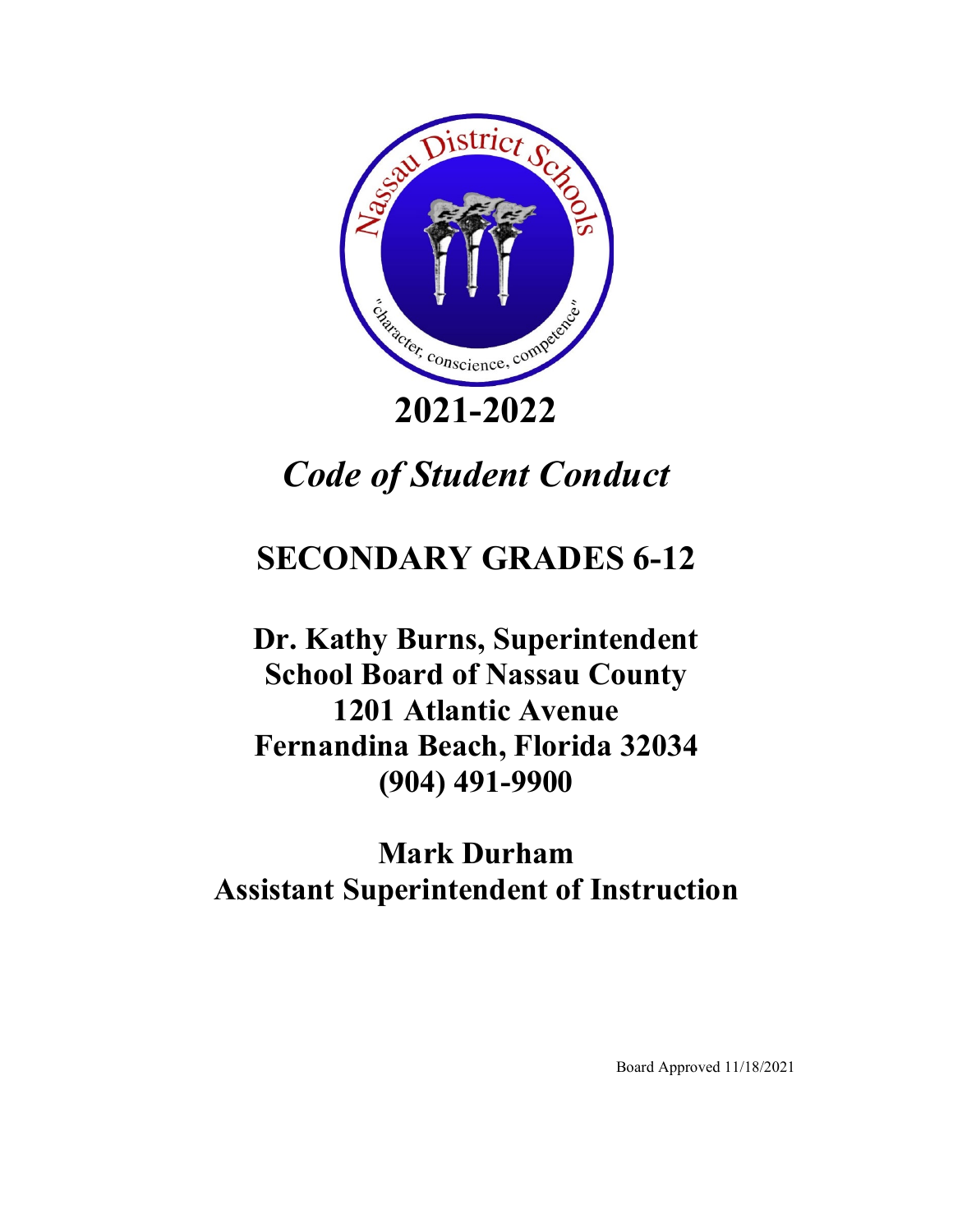# NASSAU COUNTY SCHOOL DISTRICT *MISSION STATEMENT*

Our mission is to develop each student as an inspired life-long learner and problemsolver with the strength of character to serve as a productive member of society.

### **Our Core Values**

# *We believe that*

- all people have intrinsic worth.
- all people are responsible for their actions.
- effective relationships are developed and maintained through mutual respect, trust, and communication.
- the higher the expectations, the higher the performance.
- everyone can learn and that life-long learning is essential for individuals and communities to thrive.
- the role of family is critical in the moral development of an individual.
- strength of character is essential to making quality life choices.
- the community is strengthened when the potential of each person is developed.

[http://www.nassau.k12.fl.us](http://www.nassau.k12.fl.us/)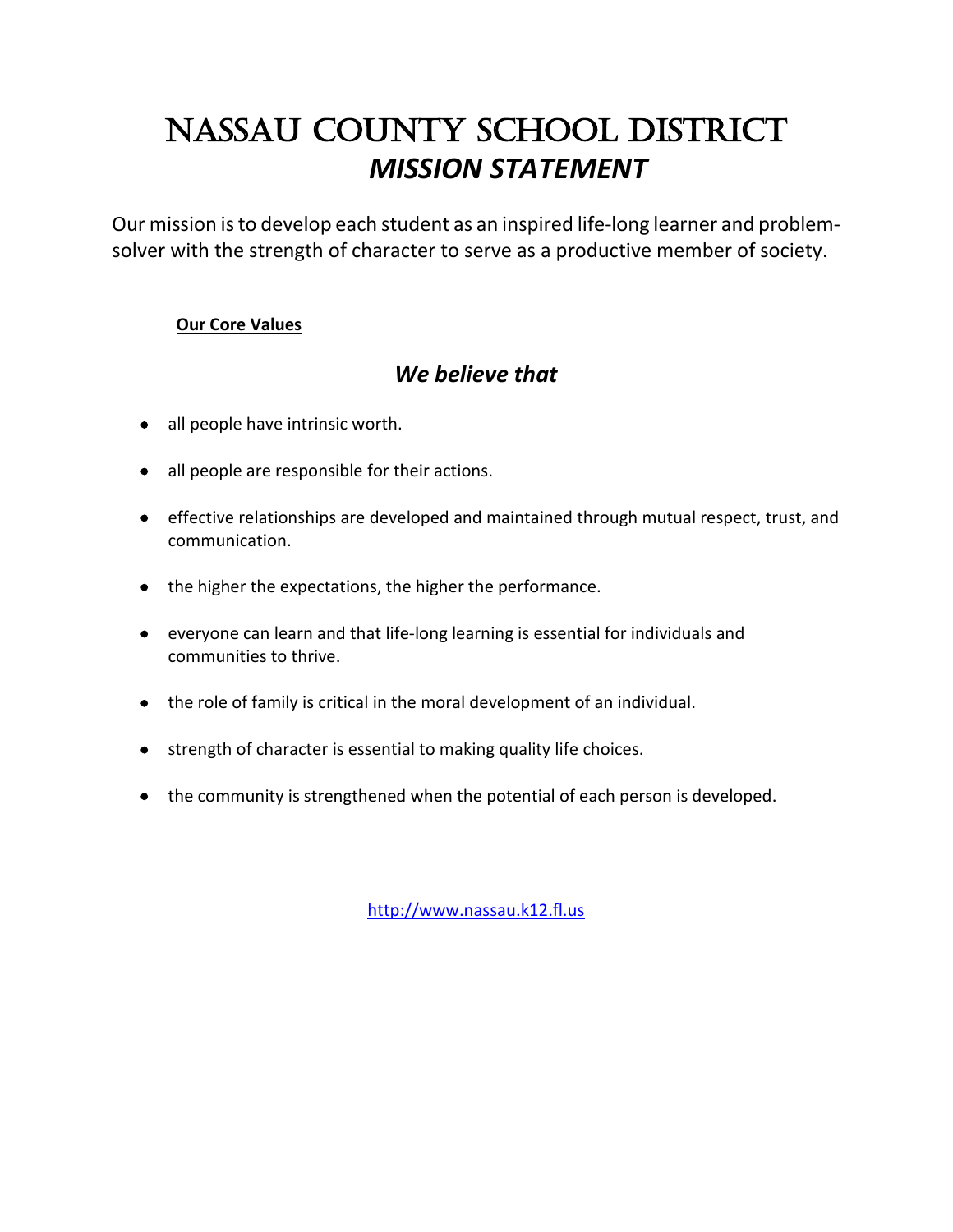# **Table of Contents**

| 2.0         |                                                                                      |  |
|-------------|--------------------------------------------------------------------------------------|--|
| 3.0         |                                                                                      |  |
| 4.0         |                                                                                      |  |
| 5.0         |                                                                                      |  |
| 6.0         |                                                                                      |  |
| 7.0         |                                                                                      |  |
| 8.0         |                                                                                      |  |
| 9.0         |                                                                                      |  |
| 10.0        | NOTIFICATION OF RIGHTS UNDER THE PROTECTION OF PUPIL RIGHTS AMENDMENT<br>$(PPRA)$ 10 |  |
| 11.0        |                                                                                      |  |
| <b>12.0</b> |                                                                                      |  |
| 13.0        |                                                                                      |  |
| 14.0        |                                                                                      |  |
| 15.0        |                                                                                      |  |
| 16.0        |                                                                                      |  |
| 17.0        |                                                                                      |  |
| 18.0        |                                                                                      |  |
| <b>19.0</b> |                                                                                      |  |
| 20.0        |                                                                                      |  |
| 22.0        |                                                                                      |  |
| 23.0        |                                                                                      |  |
| 24.0        |                                                                                      |  |
| 25.0        |                                                                                      |  |
| 27.0        |                                                                                      |  |
| 28.0        |                                                                                      |  |
| 29.0        |                                                                                      |  |
| 30.0        |                                                                                      |  |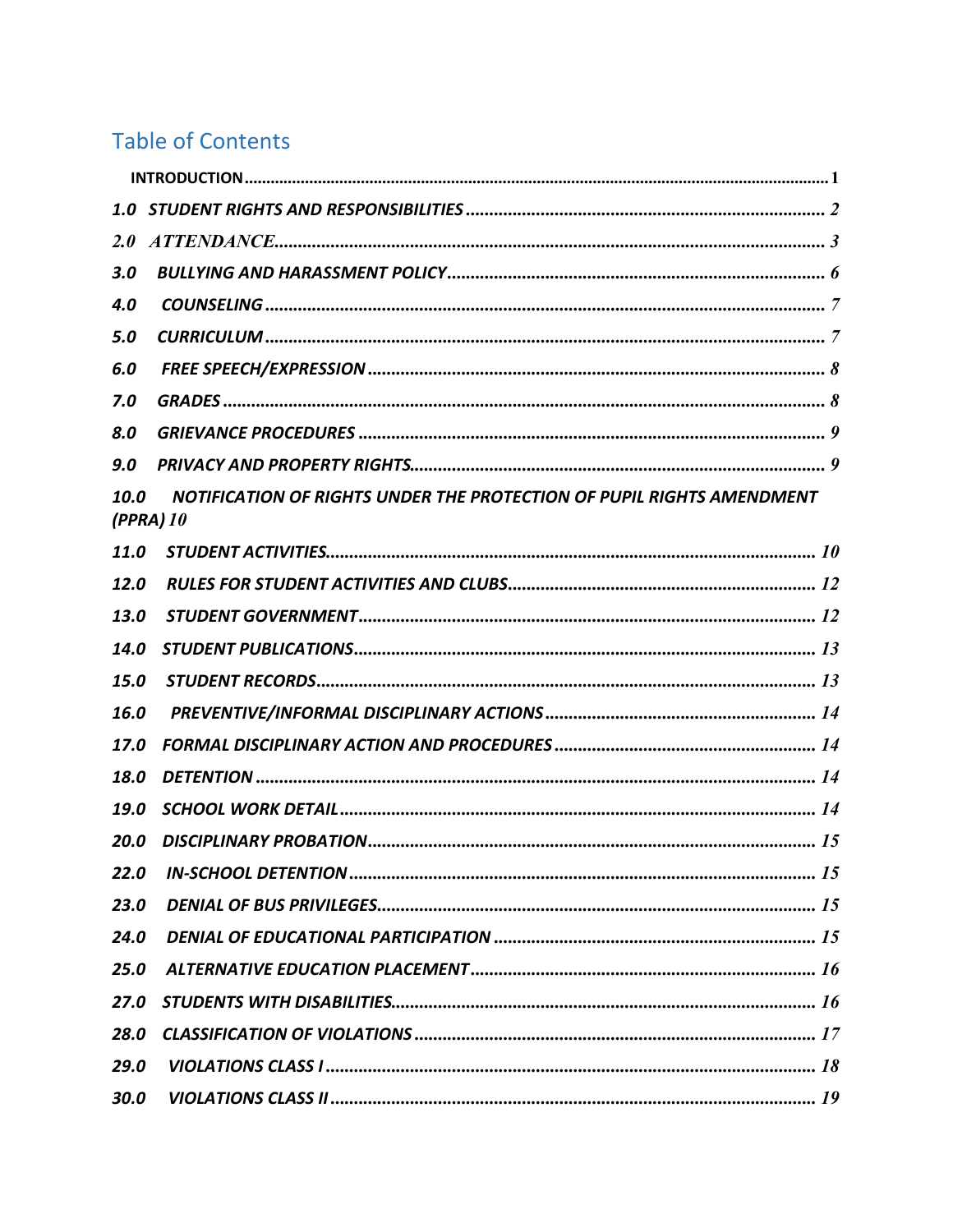| 31.0        |                                                                            |  |
|-------------|----------------------------------------------------------------------------|--|
| 32.0        |                                                                            |  |
| <b>33.0</b> | NASSAU COUNTY SCHOOL BOARD ZERO TOLERANCE POLICY ON SCHOOL VIOLENCE &      |  |
|             |                                                                            |  |
| 34.0        |                                                                            |  |
| 35.O        |                                                                            |  |
| 36.0        |                                                                            |  |
| <b>37.0</b> |                                                                            |  |
| 38.0        |                                                                            |  |
| 39.0        |                                                                            |  |
| 40.0        |                                                                            |  |
| 41.0        |                                                                            |  |
| 42.0        | <b>PROCEDURES USED FOR ESE STUDENTS WHO ARE REFERRED TO AN ALTERNATIVE</b> |  |
|             |                                                                            |  |
|             |                                                                            |  |
|             |                                                                            |  |

**Special Note:** In the event of any conflict or inconsistency between this document and Nassau County District School Board Administrative Rules, the School Board Rules will supersede this policy. Administrative Board Rules may be found on the Nassau County Web Site.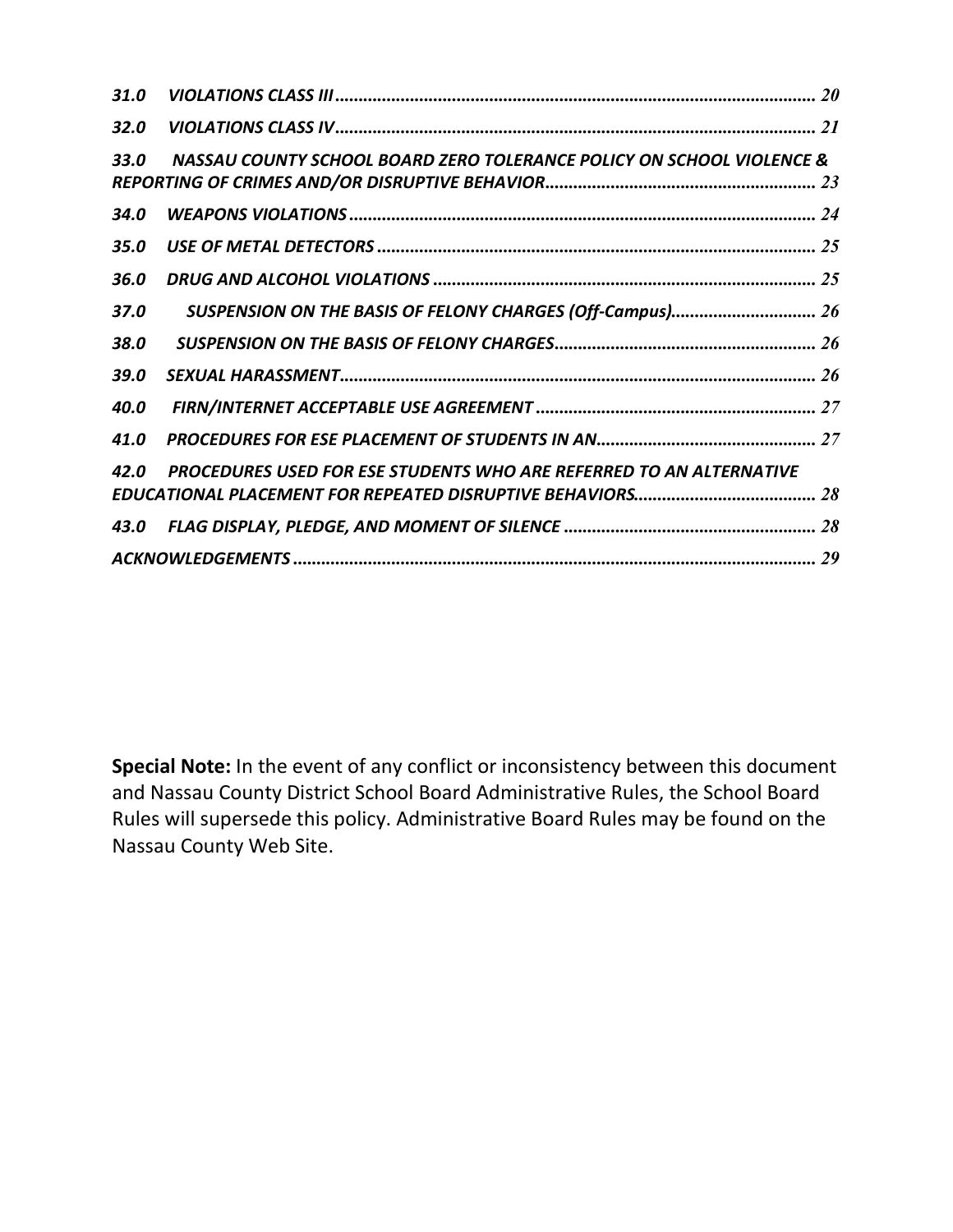# **NASSAU COUNTY CODE OF STUDENT CONDUCT SECONDARY SCHOOLS**

#### **INTRODUCTION**

#### <span id="page-4-0"></span>**Philosophical Basis**

Instruction should occur in an environment that is conducive to learning. Effective instruction requires good order and discipline which may be described as the absence of distractions, frictions, and disturbances which interfere with the effective functioning of the student, class, and school. It is also the presence of a friendly, yet businesslike atmosphere in which students and school personnel work cooperatively toward mutually recognized and accepted goals.

As students progress in our public schools, it is reasonable to assume that an increase in age and maturity will result in the students assuming greater responsibility for their actions. It is recognized that differences in age and maturity require different types of disciplinary action; however, the procedures identified shall apply to all students in grades 6-12.

To assist parents, administrators, and faculty in maintaining such an environment, the Code of Student Conduct will:

- Describe roles of the home, student, and school
- Describe student rights and responsibilities
- Identify informal and formal disciplinary actions
- Standardize disciplinary actions
- Identify classifications of violations and describe procedures for disciplinary action
- Be discussed at the beginning of every school year in student classes, School Advisory Councils and Parent & Teacher Organizations in language understandable to those in attendance
- Be distributed to teachers, school personnel, students and parents/guardians at the beginning of each school year

#### **Roles of the Home, Student and School**

In order for effective instruction to occur, there must be a cooperative relationship between student, parent, and educator. This relationship may be described as follows:

#### **PARENTS OR GUARDIANS WHO:**

- assume major responsibility for their child's behavior
- maintain regular communication with the school and encourage their child to maintain acceptable behavior in their home, community, and school
- ensure that their child is in daily attendance and promptly report and explain an absence to the school
- provide their child with the resources needed to complete class work
- assist their child in being well-groomed, neat and clean
- bring to the attention of the school authorities any problem or condition which affects their child or other children of the school community
- discuss report cards and work assignments with their child
- maintain up-to-date home, work, emergency telephone numbers, and addresses at the school, including doctor and/or hospital preference

#### **STUDENTS WHO:**

- attend all classes daily and are on time
- are prepared to come to class with appropriate working materials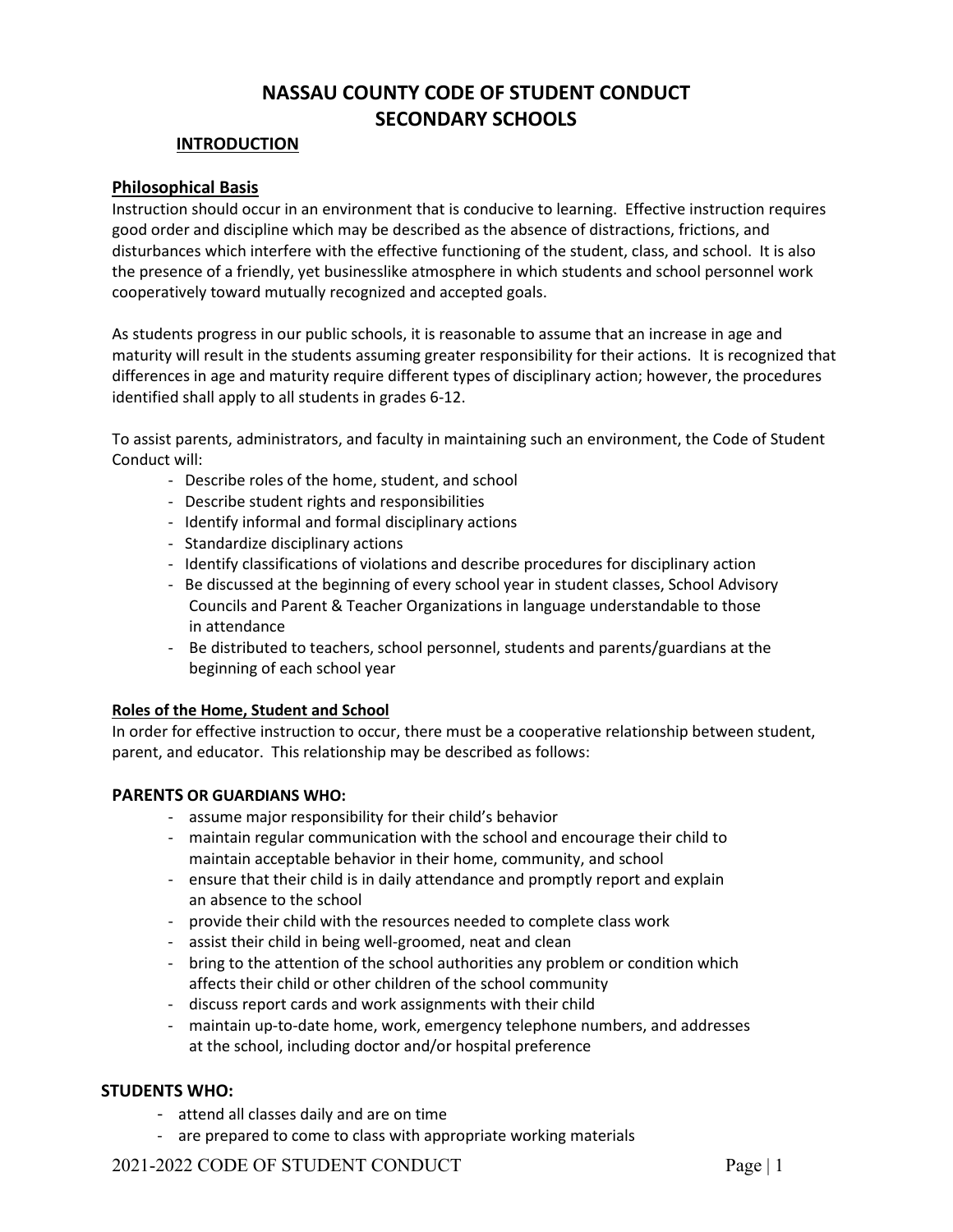- are responsible for their own work and behavior
- are responsible for delivery of written communications to their parent/guardian
- are respectful to all individuals and property
- refrain from profane or inflammatory statements
- are well-groomed, neat, and clean
- abide by the rules and regulations set forth by the school and individual classroom teachers, while conducting themselves in a safe and responsible manner

#### **SCHOOLS THAT:**

- encourage the use of good guidance procedures
- maintain an atmosphere conducive to good behavior
- exhibit an attitude of respect for students
- plan a flexible, challenging curriculum to meet the needs of all students
- promote effective training or discipline based upon fair and impartial treatment of all students
- develop a good working relationship among staff, students, and appropriate community agencies
- encourage the school staff, parents, and students to use the service of community agencies
- encourage parents/guardians to keep in regular communication with the school and participate in its affairs
- seek to involve students, parents/guardians, in the development of policy

#### **Jurisdiction of the School Board**

The Code is in force during regular school hours, as well as such times and places, including, but not necessarily limited to, school-sponsored events, field trips, athletic functions, and other activities where all Nassau County school administrators have jurisdiction over students. All school regulations pertain to automobiles driven or parked on school property. With respect to student conduct while being transported on school buses, it should be understood that students are subject to denial of the privilege of riding a school bus for violation of appropriate standards, even if they are not otherwise denied educational participation.

#### **Jurisdiction of Law Enforcement**

#### F.S 843.02, 843.06 – Administrative Rule 2:10

School personnel are not authorized to prevent or impede officers in the lawful removal of a student from campus removal of a student shall be documented by the principal or designee, who shall thereafter use reasonable efforts to notify the student's parent or guardian of the removal, the name of the officer effecting the removal and the identity of law enforcement agency to which that officer belongs.

### <span id="page-5-0"></span>**1.0 STUDENT RIGHTS AND RESPONSIBILITIES**

It is the intent of the Student Rights and Responsibilities, as expressed in this document, that students understand that individual rights involve associated responsibilities, and that individual rights must be viewed in relationship to the health, safety, and welfare of the majority of students within each school. The principal shall assume administrative responsibility and instructional leadership under the supervision of the Superintendent, in accordance with rules and regulations of the School Board for planning, management, and operation of the school to which he is assigned. The faculty and staff shall assist in the orderly operation of the school and assure the rights of students.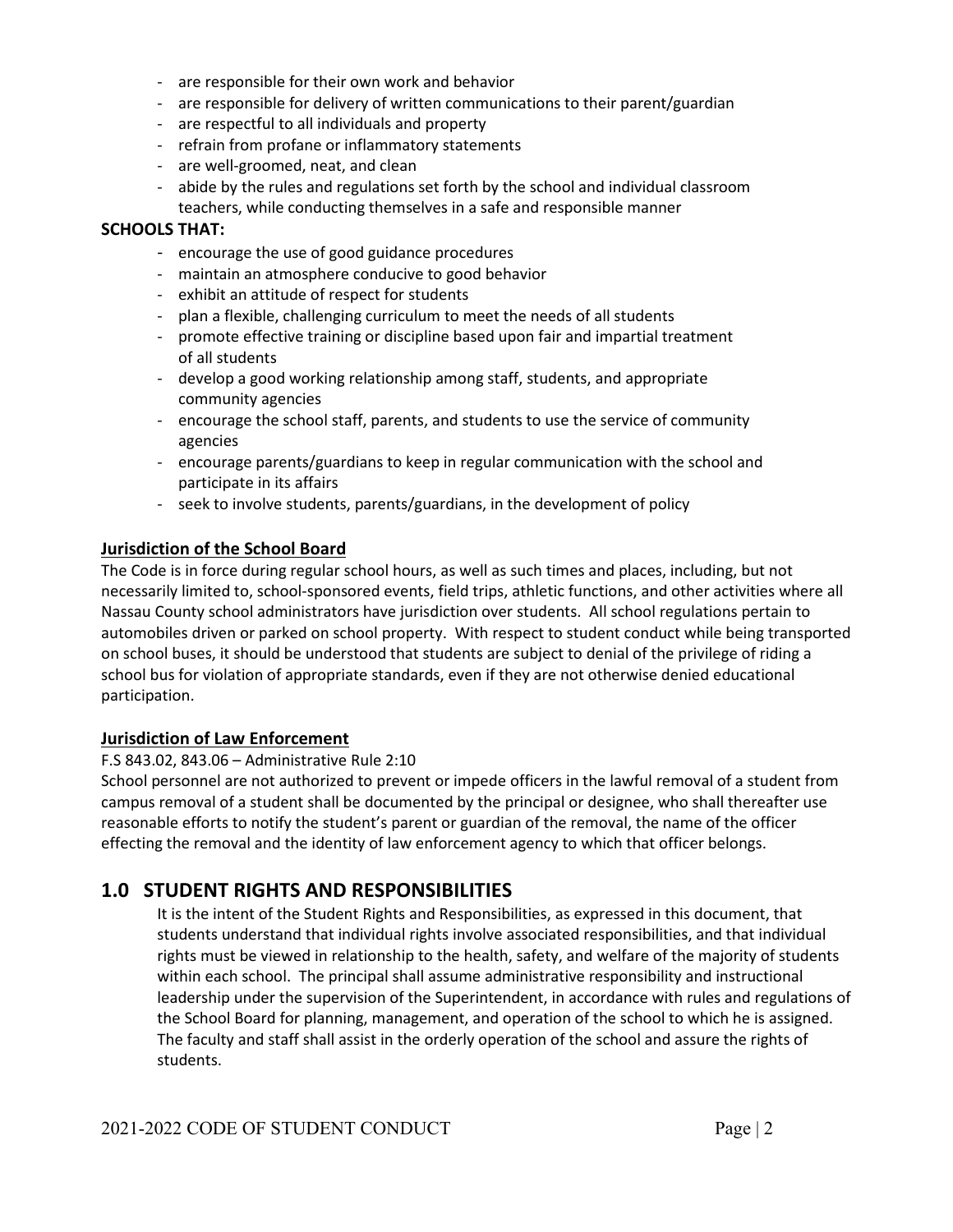### <span id="page-6-0"></span>**2.0 ATTENDANCE**

#### **2.1 Excused Absences**

Students must be in school unless the absence has been excused for one of the reasons listed below. Excused absences include the following:

- Personal Illness.
- Illness of an immediate family member.
- Death in the family.
- Religious holidays of the student's religious faith.
- Required court appearance or subpoena by a law enforcement agency.
- Special events, including, but not limited to, important public functions, student conferences, student state/national competitions that are schoolsponsored, administrative approved post-secondary educational institution visitation, as well as exceptional cases of family need.
- Doctor or dentist appointments.
- Students having or suspected of having a communicable disease or infestation that can be transmitted are to be excluded from school and are not allowed to return to school until they no longer present a health hazard (Florida Statute 1003.22). Examples of communicable diseases and infestations include, but are not limited to, fleas, head lice, ringworm, impetigo, and scabies. Students are allowed a maximum of two (2) days excused absence for an infestation of head lice.

#### **2.2 Unexcused Absences**

Unexcused absences include, but are not limited to, the following:

- Shopping trips
- Pleasure/Vacation trips
- Truancy
- Other avoidable absences.

#### **2.3 Reporting Absences**

Any student who has been absent from school shall bring a note from a parent or guardian within forty-eight (48) hours of returning to school stating the cause of the absence. Failure to bring in a note will result in an automatic unexcused absence. However, the fact that the student brings in a note does not require the school administration to excuse the absence. The principal or designee will decide whether the absence meets the criteria for an excused absence, and that decision will be final. The administration may request additional documentation, such as a doctor's note. The excuse must state specific dates of absence, and must be signed by the treating, licensed physician. After fifteen (15) days of absence, whether excused or unexcused, a student must present verification from a licensed doctor for all subsequent absences due to illness. COVID-19 related absences will be excused and not count toward the 15 days of absences for the 2021-2022 school year.

#### **2.4 Make‐Up Work**

When a student is absent from school the student shall be responsible for all work and assignments missed during the student's absence. The student shall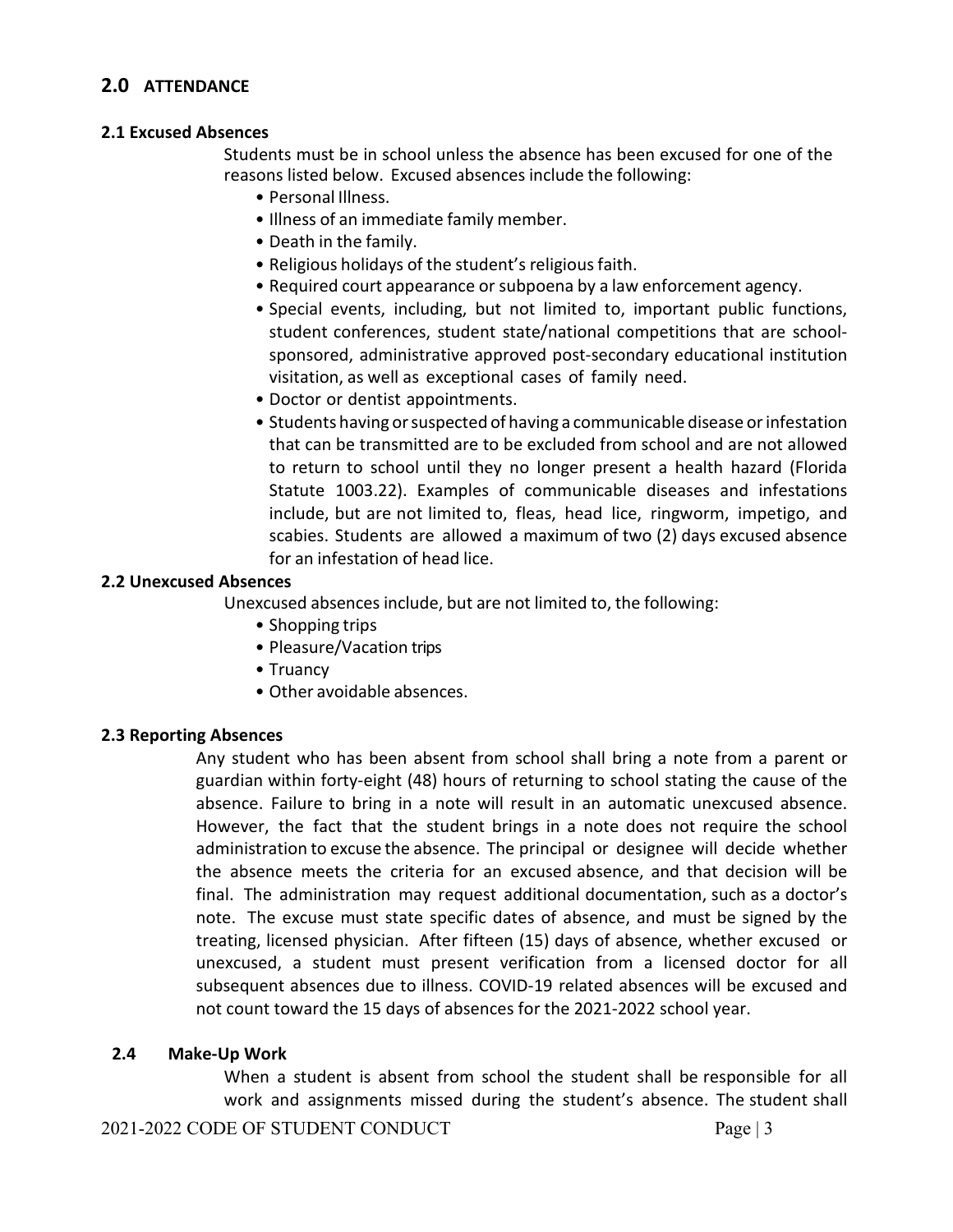make arrangements with teachers for "make-up" work. The number of days allowed to make up the work shall be the same as the number of days the student was absent. This deadline may be extended with approval of the teacher or principal. Previously assigned projects or tests are due upon return from absence or as determined by the teacher's grading standards.

#### **2.5 Truancy**

A student may be deemed truant after (i) five (5) unexcused absences, or absences for which the reasons are unknown, within a calendar month, or (ii) ten (10) unexcused absences, or absencesfor which the reasons are unknown, within a 90 calendar-day period.

Students are subject to the following actions for preventing and correcting truancy:

- When a student may be exhibiting a pattern of non-attendance, the principal shall refer the student to the school's attendance team to determine if a pattern of truancy is developing.
- The school's attendance team shall meet with the student and parent or guardian to determine if a pattern of truancy is developing and to identify and implement potential remedies.
- If the school-based efforts to resolve non-attendance are unsuccessful, the student shall be referred to the Superintendent or his designee for truancy.
- The Superintendent or his designee will review the case and may refer the student to the District Truancy Prevention Task Force. The District Truancy Prevention Task Force is conducted with representation from law enforcement, school district, State Attorney's Office, Department of Juvenile Justice, Department of Children and Families, Youth Crisis Center, the parent, and the student. A decision may be made to file a petition in court for truancy.

#### **2.6 Tardiness**

Tardinessis disruptive to the learning environment and can have a negative impact on student achievement. Disciplinary action for unexcused tardiness shall be progressive andwillbespecificallydefinedineach individualschool'sdiscipline plan.

### **2.7 Driver's License**

Florida law requires that minors who fail to satisfy attendance requirements will be ineligible for driving privileges. The School District is required to notify the Department of Highway Safety and Motor Vehicles of the following:

- Students ages 14-18 who accumulate fifteen (15) unexcused absences, not including out of school suspensions, in a ninety (90) calendar-day period.
- Students between the ages of 16-18 who have signed a declaration of intent to terminate school enrollment.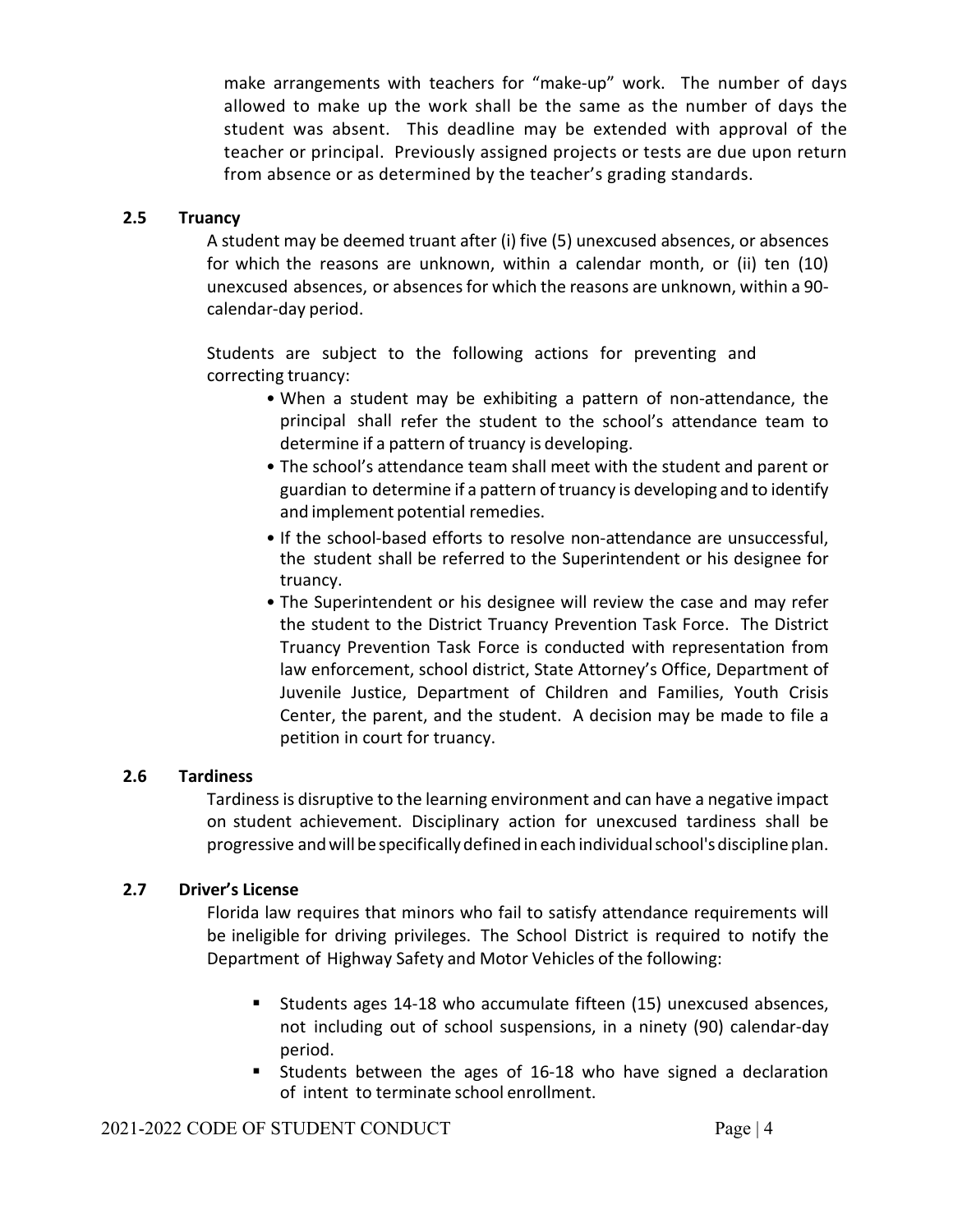- Students ages 14-18 who are expelled.
- Students ages 14-18 who did not enter school and for whom the school has received no indication of transfer to another educational setting.

These students may not be issued a driver's license or learner driver's license. Also, the Department of Motor Vehicles shall suspend any previously issued driver's license or learner driver's license of any such minor pursuant to Florida Statute 322.091. In order to have a driver's license reinstated, the student must attend school regularly for thirty (30) days with no unexcused absences and pay the appropriate reinstatement fee.

### **2.8 Granting Permission to Leave School Grounds**

No student shall be sent off the school grounds to perform an errand or to act as a messenger except with the approval of the principal, provided that approval shall be granted only for urgent and necessary school business and with the consent of the student's parent or guardian.

#### **2.9 Exemption from Regular School Attendance**

A student of compulsory attendance age shall be required to attend school as provided by the law unlessissued an exemption certificate by the Superintendent. Students who have reached age 16 must file a "Declaration of Intent to Terminate School Enrollment" if they wish to discontinue their education. Upon filing the intent, the student must allow the school to conduct an "Exit Interview" and "Exit Survey" to determine the reasons for the decision to terminate school enrollment and the actions that could be taken.

# **2.91 High School Attendance (9-12)**

### **Academic Penalty for Excessive Unexcused Absences**

6-Period Day: On the sixth (6<sup>th</sup>) unexcused absence for any semester the highest grade a student can receive is 59, unless as appeal is granted by the School Attendance Committee.

**4 X 4 Block:** On the third (3rd) unexcused absence for any semester the highest grade a student can receive is 59, unless an appeal is granted by the School Attendance Committee.

### **Attendance Appeal**

**6 Period Day Schedule**: To qualify for an attendance appeal, student must meet the following criteria:

- Absences not to exceed 10 unexcused days per semester, **and**
- Passing grades on the required comprehensive semester exam, **and**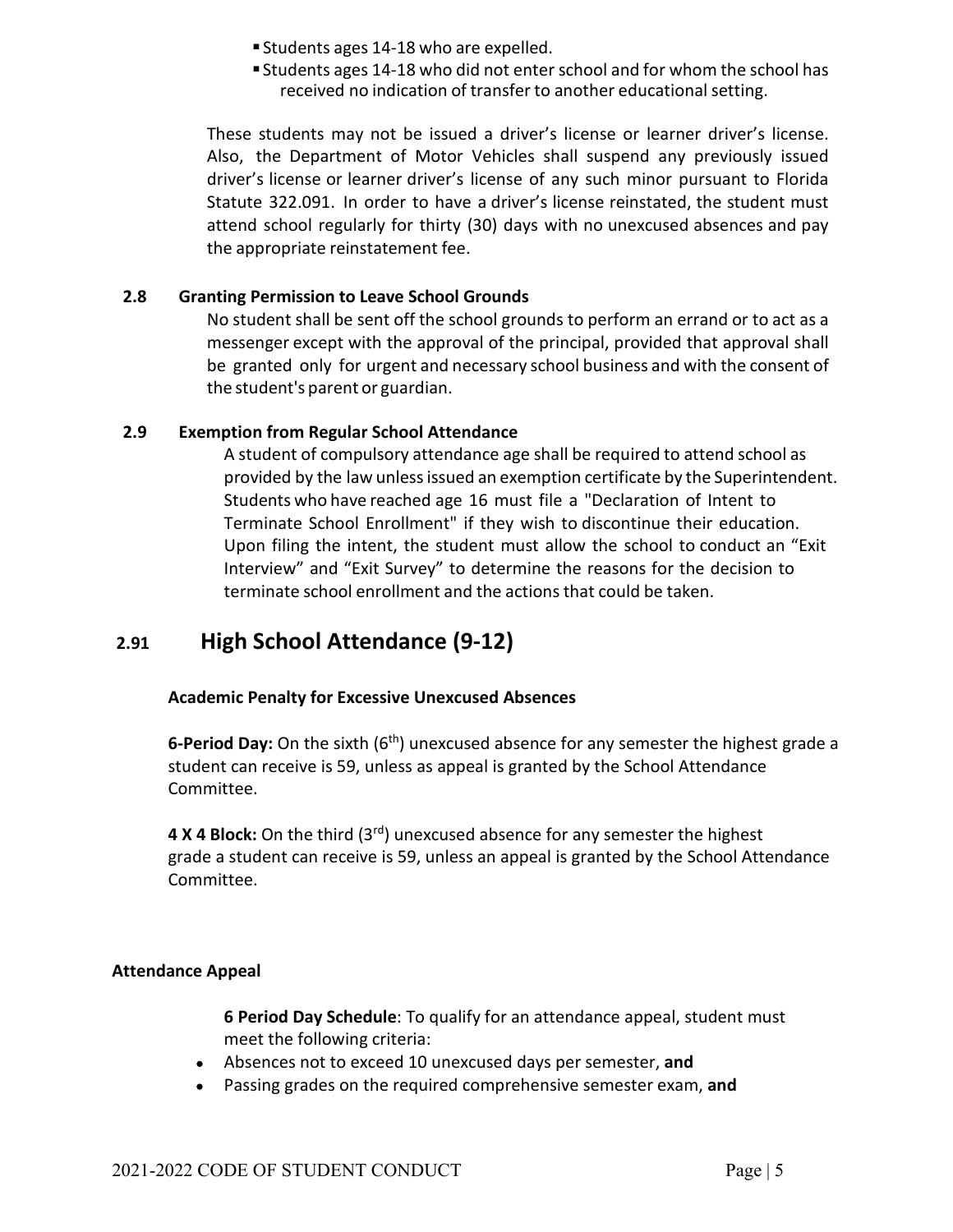- An overall passing grade in the class for the grading period, **and**
- An attendance appeal request in writing to the principal in a timely manner, **and**
- Documentation submitted to the committee.

**4x4 Block Schedule:** To qualify for an attendance appeal, a student must meet the following criteria:

- Absences not to exceed 5 unexcused days per semester, and
- Passing grades on the required comprehensive semester exam, and
- An overall passing grade in the class for the grading period, and
- An attendance appeal request in writing to the principal in a timely manner, and
- Documentation submitted to the committee.

### **School Attendance Committee**

The School Attendance Committee is appointed by the principal and is comprised of one Assistant Principal, one dean of Students, and three teachers.

- The role of the committee is to review each attendance appeal and make recommendations to the principal regarding the student's academic status due to non-attendance.
- Attendance appeals must be submitted to the principal in writing by the end of the grading period.
- It is the responsibility of the student to provide the Attendance Committee with any and all documentation supporting his/her appeal.

# <span id="page-9-0"></span>**3.0 BULLYING AND HARASSMENT POLICY ADMINISTRATIVE RULE 5.49**

### **3.1 Philosophical Basis:**

It is the policy of the Nassau County School district that all of its students and school employees have an educational setting that is safe, secure, and free from harassment and bullying of any kind. The district will not tolerate bullying and harassment of any type. Conduct that constitutes bullying and harassment, as defined here is prohibited.

### **3.2 Student Responsibilities**

Conform to reasonable standards of socially acceptable behavior; respect person, property and rights of others; obey authority; and responding appropriately to those who hold authority.

### **3.3 Student Rights**

- To have a safe, secure learning environment free from harassment and bullying.
- To report bullying by anyone (student or adult) without fear of retaliation.

### **3.4 Definition**

2021-2022 CODE OF STUDENT CONDUCT Page | 6 Bullying means systematically and chronically inflicting physical hurt or psychological distress on one or more students or employees. It is further defined as unwanted and repeated written, verbal, or physical behavior, including any threatening, insulting, or dehumanizing gesture, by a student or adult, that is severe or pervasive enough to create an intimidating, hostile, or offensive educational environment; cause discomfort or humiliation; or unreasonably interfere with the individual's school performance or participation; and may involve but is not limited to unwanted teasing or taunting, social exclusion, threat, intimidation, stalking, physical violence, theft, sexual, religious, or racial harassment, public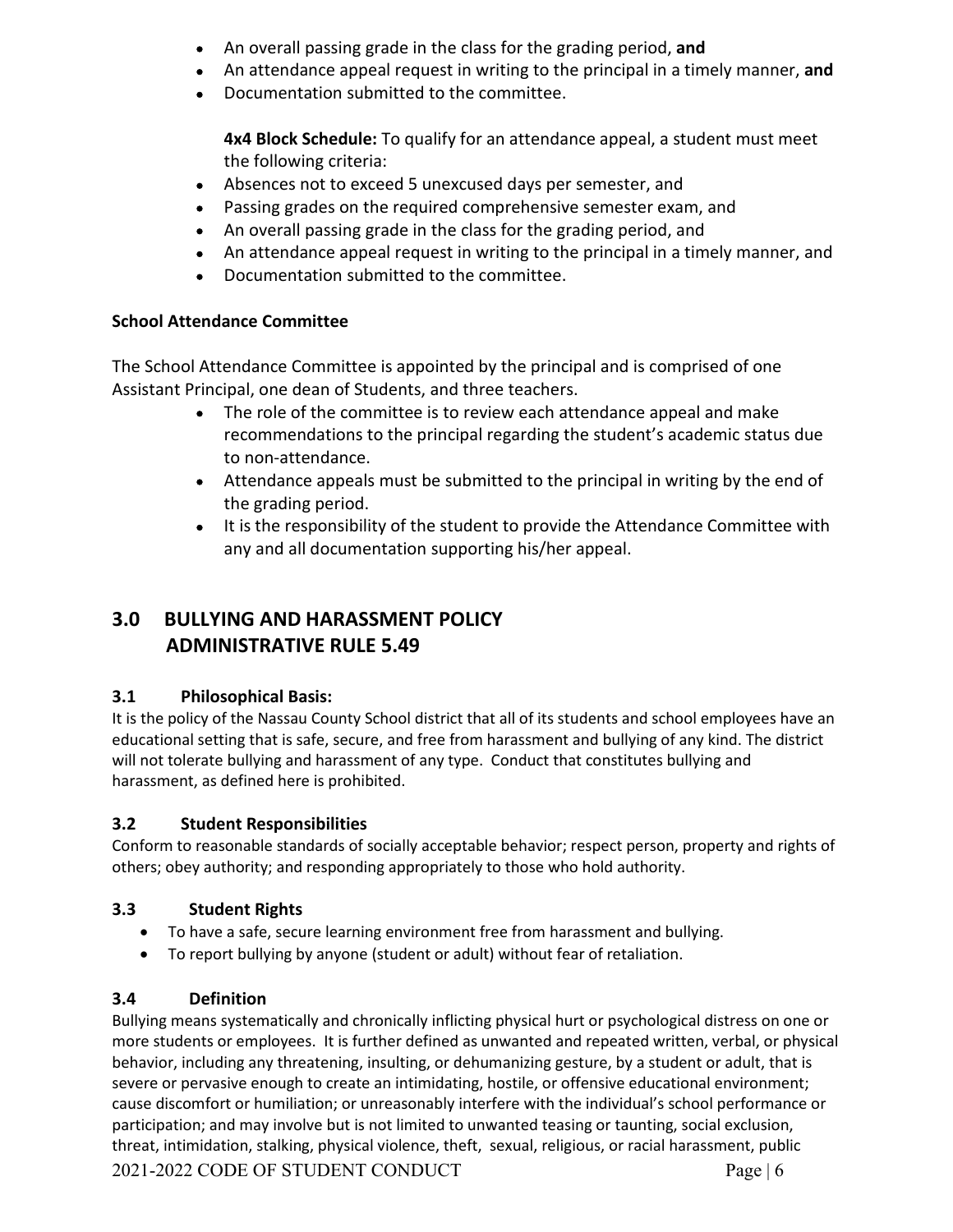humiliation, or destruction of property.

#### **3.5 Procedures**

- Interview the complainant, alleged bully, victim, separately and corroborating witnesses;
- Collect the facts;
- Evaluate the facts;
- Recommend remedial steps necessary to stop the behavior, if unwarranted;
- Appropriate consequences administered;
- Notification to parents of victim and bully incident.

### <span id="page-10-0"></span>**4.0 COUNSELING**

#### **4.1 Philosophical Basis**

Personal concerns of students can seriously limit their educational development. Schools have the responsibility to provide a counseling program and to make relevant and objective information available to students.

#### **4.2 Student Responsibilities**

- To use these services for his/her own educational and personal development
- To schedule appointments in advance unless the problem or concern is one of an emergency nature

#### **4.3 Student Rights**

- To be accurately informed as to the nature of the guidance services available in their school
- To have an opportunity to participate in individual and group counseling

### <span id="page-10-1"></span>**5.0 CURRICULUM**

#### **5.1 Philosophical Basis:**

The degree of curriculum involvement is a function of age, grade, maturity, and sophistication on one hand and the level and complexities of courses on the other. Student opinion regarding curriculum offerings is extremely important and therefore deserves careful analysis and consideration.

#### **5.2 Student Responsibilities**

- To request participation in academic programs and extracurricular activities that are commensurate with ability.
- To seek assistance in course selection from informed persons in the school.
- To cooperate with the instructor and contribute to an atmosphere free from bias and prejudice
- To cooperate fully and exert every effort to achieve mastery of the basic skills.
- To take care of textbooks issued to them and to pay for lost or damaged textbooks.

#### **5.3 Student Rights**

- To have equal educational opportunity with regard to academic programs and extracurricular activities.
- To receive district curriculum course descriptions that will facilitate informed choices.
- To receive instruction in courses of study under competent instructors in an atmosphere free from bias and prejudice.
- To participate in appropriate academic programs in elementary, middle, and high schools.
- To be issued a text for the subjects which he/she is studying.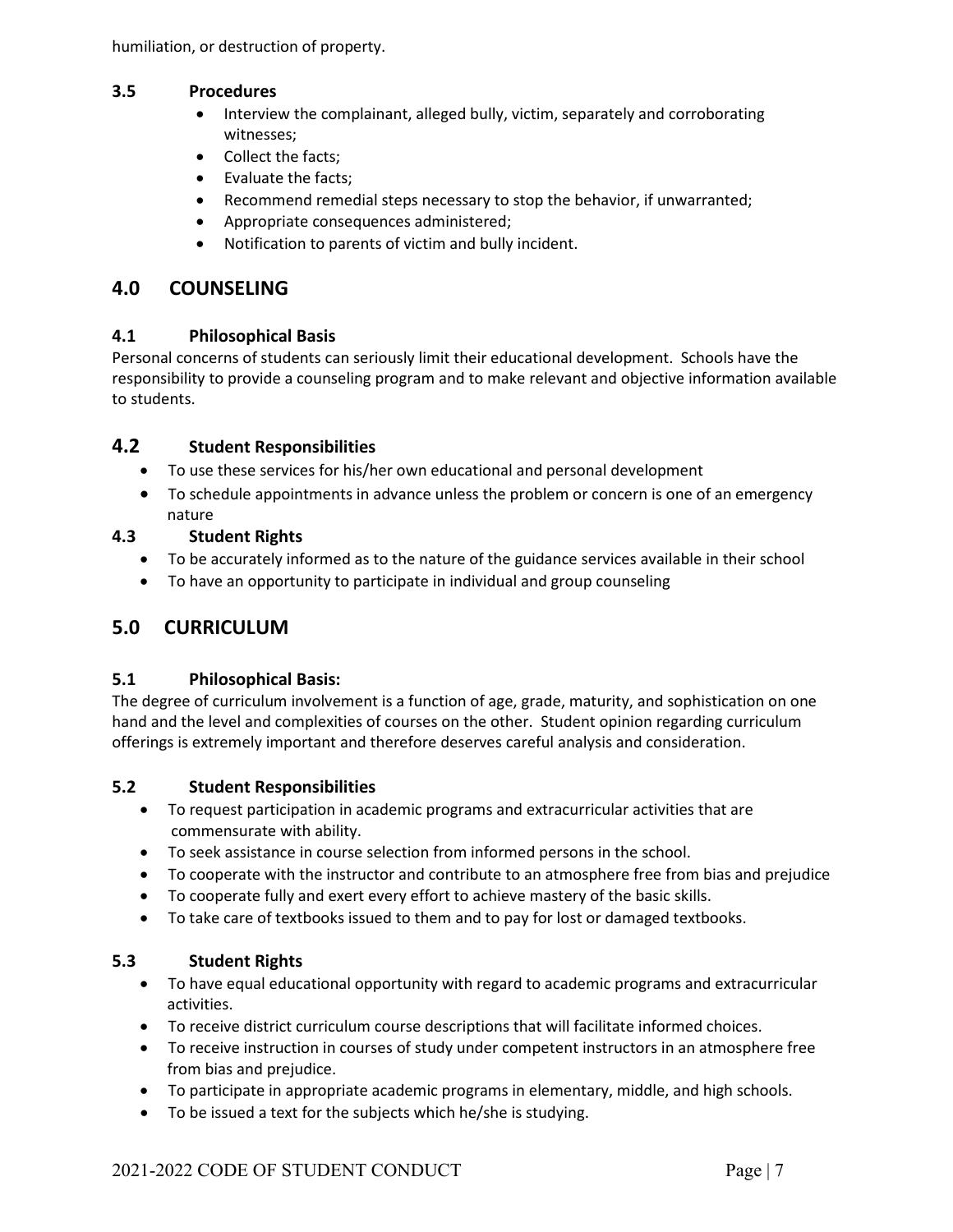**5.4** Florida Statutes 1006.42. Each parent, guardian, or other person having charge of a pupil to whom, or for whom, materials have been issued...shall be held liable for any loss or destruction of, or unnecessary damage to, such materials...and shall be required to pay for such loss, destruction, or unnecessary damage.

# <span id="page-11-0"></span>**6.0 FREE SPEECH/EXPRESSION**

### **6.1 Philosophical Basis**

Citizens in our democracy are guaranteed self-expression under the 1st and 4th Amendments of the United States Constitution; therefore, in a democratic society, one of the basic purposes of education is to prepare students for responsible self-expression.

### **6.2 Student Responsibilities**

- To respect the rights of other individuals to express disagreement in a manner which does not infringe upon the rights of others and does not interfere with the orderly educational process.
- To act in a manner which preserves the dignity of patriotic observances.
- To respect the religious beliefs of others.
- To plan for, seek approval of, and conduct activities which are consistent with the educational objectives of the school.

### **6.3 Student Rights**

- To form and express viewpoints through speaking and writing in a manner which is not obscene, slanderous, or libelous
- To not be subjected to disciplinary action because of use of a language other than English if student has limited English proficiency. To affirm his/her identity with the American ideals (i.e., pledging allegiance to the flag).
- To refrain from any activity which violates the precepts of his/her religion.
- To petition and survey student opinion in accordance with the procedures that are established by the principal and consistent with Florida Statutes and local regulations

### **6.4 Student Responsibilities**

Distribution of Written Material (Administrative Rule 8.24)

Public school students have a constitutional right to distribute written material in school facilities, subject to reasonable parameter outlined by school authorities. These parameters 1) time, place, and manner of distribution, and 2) certain restrictions concerning the content of the material.

**6.5** Admin. Rule 5.85. SCHOOL DRESS AND PERSONAL APPEARANCE. The wearing of appropriate clothing is an essential part of education, shows respect for self and others, and helps to create an orderly learning environment; therefore, the wearing of garments suitable for school shall be required as referenced in 5.32.

# <span id="page-11-1"></span>**7.0 GRADES**

### **7.1 Philosophical Basis**

Grades at best are but an indication of the student's knowledge at any particular point in time. An academic grade should reflect the student's academic performance and the teacher's most objective assessment of the student's academic achievement.

### **7.2 Student Responsibilities**

• To become informed of the grading criteria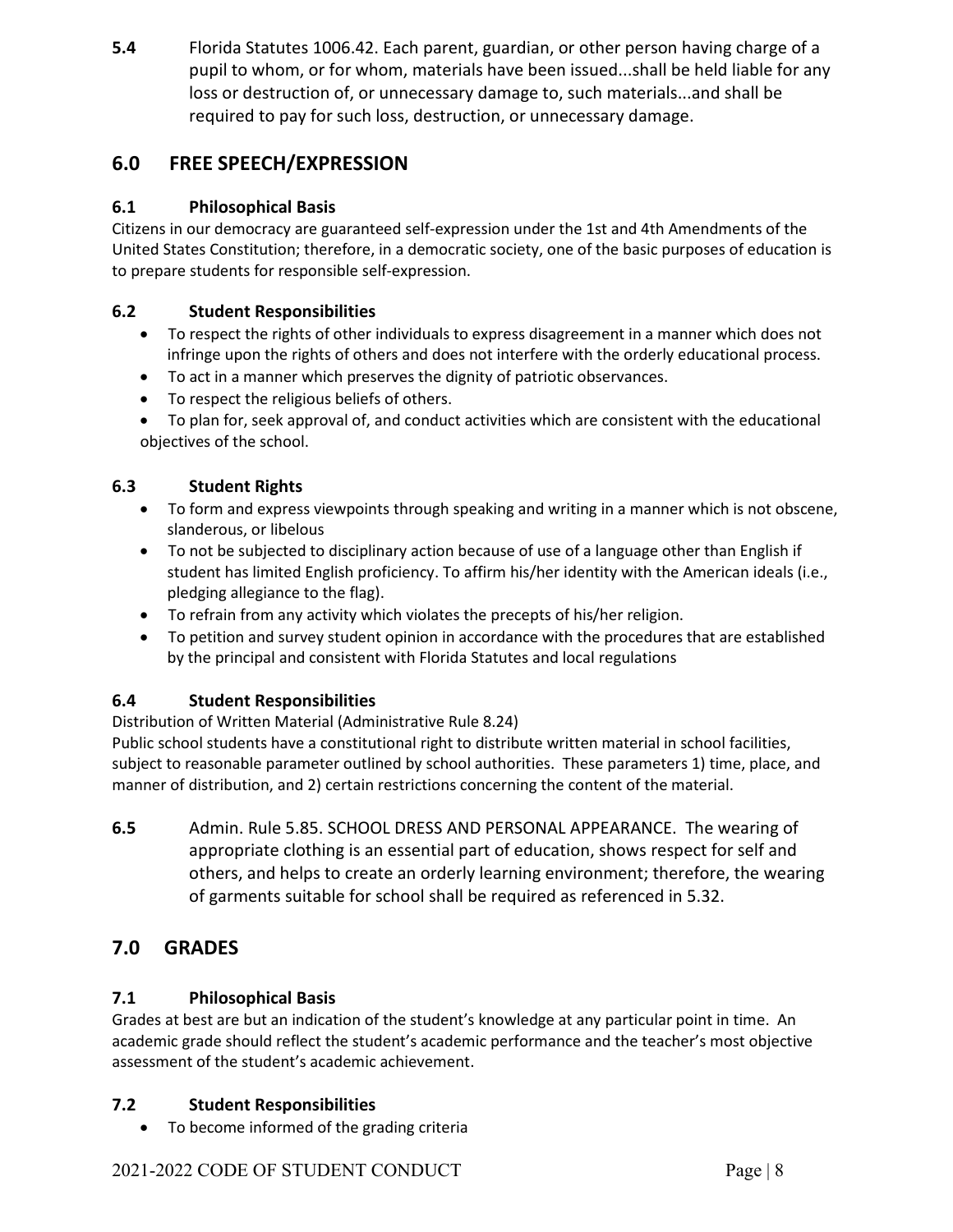• To maintain standards of academic performance commensurate with ability, and to make every effort to improve performance upon receipt of notification of unsatisfactory progress.

### **7.3 Student Rights**

- To receive a teacher's grading criteria at the beginning of each year or semester course.
- To receive reasonable notification of failure or potential failure during the grading period when it is apparent unsatisfactory work is being performed.

### <span id="page-12-0"></span>**8.0 GRIEVANCE PROCEDURES**

#### **8.1 Philosophical Basis**

A grievance is a situation occurring in the course of the school's implementation of the County Code of Conduct which causes a student to consider himself aggrieved. Schools are responsible for providing mechanisms for the expression and resolution of grievances.

#### **8.2 Student Responsibilities**

- To discuss his/her grievances informally with the persons involved prior to invoking formal grievance procedures.
- To state the grievance clearly and concisely, to follow the established procedures, and to accept the decision that is the outgrowth of this process.

#### **8.3 Student Rights**

- To have a standard procedure for the resolution of grievances.
- To participate in the formulation of the grievance procedures with the school administration through his/her student government.

### <span id="page-12-1"></span>**9.0 PRIVACY AND PROPERTY RIGHTS**

#### **9.1 Philosophical Basis**

Federal and State laws provide persons with reasonable expectation of privacy in addition to freedom from unreasonable search and seizure of property. Such guarantees are not unlimited and must be balanced by the school's responsibility to protect the health, safety, and welfare of all students (4th Amendment of the United States Constitution). Any student operating a motor vehicle on school grounds is subject to random drug and alcohol testing as prescribed in Nassau County School Board Policy 2.48.

#### **9.2 Student Responsibilities**

- To not carry or conceal any such material that is prohibited by law or would detract from the educational process.
- To respect the property rights of the public at large as well as those of individuals, and to refrain from destruction of, or damage to, such property.
- To accept the consequences for the content stored within their lockers, cars, and book bags.

#### **9.3 Student Rights**

- To maintain privacy of personal possessions unless appropriate school personnel have reasonable cause to believe a student possesses any object or material which is prohibited by law or School Board Policy.
- To attend school in an educational environment in which personal property is respected.

• To have prior notification of any general search of lockers except in emergency situations F.S. 1006.09.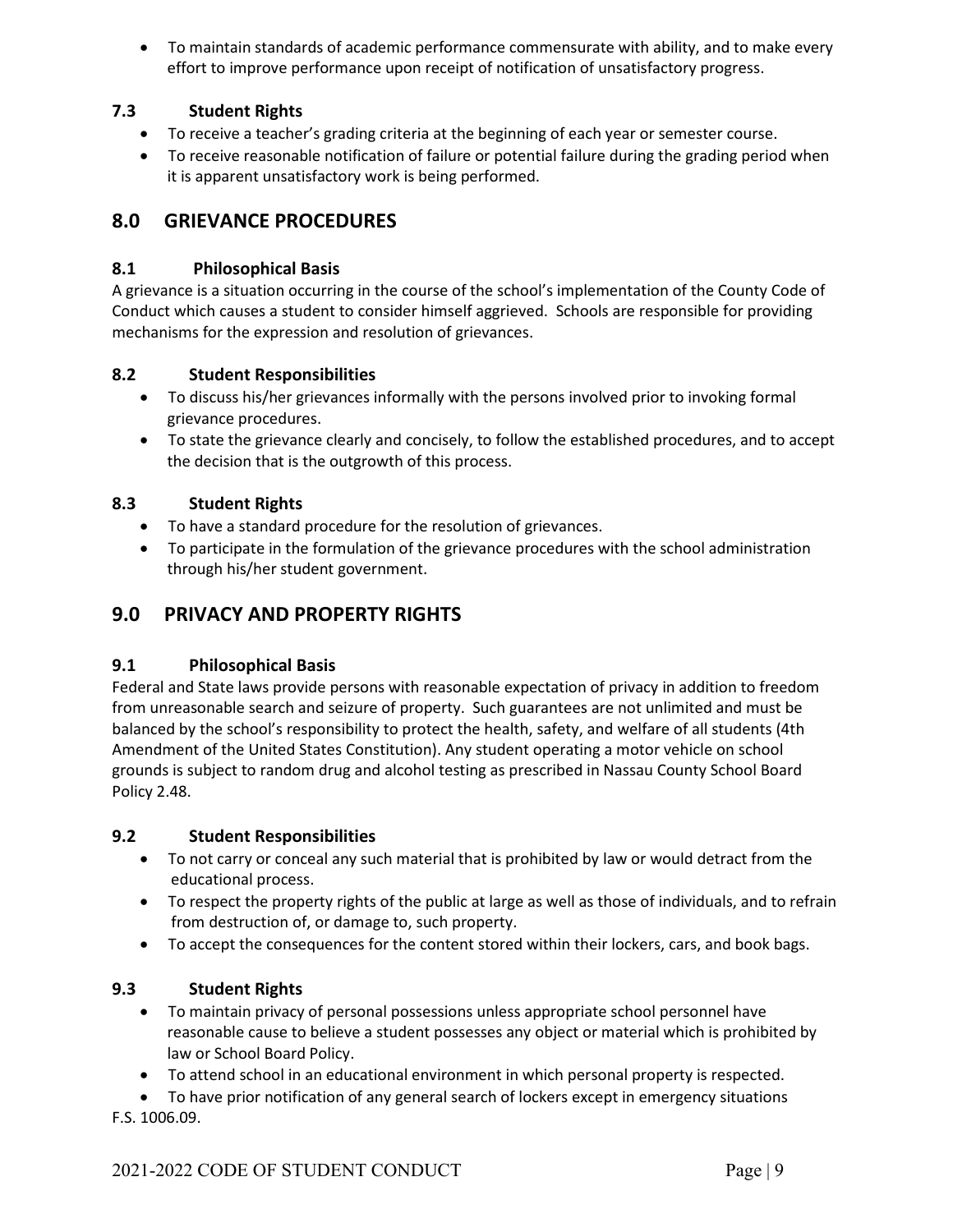**NOTE: School officials may conduct a warrant less search of a student's person, locker, vehicle, or any storage area on school property if such officials have reason to believe that illegal, prohibited, or harmful items may be concealed.**

**9.4** Rules regarding corporal punishment, locker search, suspension, felony charges, and hearings should be communicated to parents, guardians, or families of LEP students in the context of these situations either through an interpreter or in writing in a language that they understand.

# <span id="page-13-0"></span>**10.0 NOTIFICATION OF RIGHTS UNDER THE PROTECTION OF PUPIL RIGHTS AMENDMENT (PPRA)**

As of the 2004/05 school year, the Nassau County School Board now requires that for any student to participate in a survey, written parental consent is required. Surveys associated with puberty and abstinence classes are given throughout the year and at the completion of classes. Substance abuse and lifestyle surveys by the State of Florida are conducted in the spring. Similar surveys through courses such as Life Management are given periodically. Exact dates will be given prior to each survey.

PPRA affords parents certain rights regarding the taking of surveys by students. Any survey that contains one or more of the protected areas and is funded whole or in part by the Department of Education requires prior written consent from the parents. The eight protected areas identified by PPRA are:

- Political affiliations or beliefs of the student or the student's parent;
- Mental or psychological problems of the student or student's family;
- Sexual behavior or attitudes;
- Illegal, anti-social, self-incriminating, or demeaning behavior;
- Critical appraisals of others with whom respondents have close family relationships;
- Legally recognized privileged relationships, such as with lawyers, doctors, or ministers;
- Religious practices, affiliations, or beliefs of the student or parents; or
- Income, other than as required by law to determine program eligibility.

### <span id="page-13-1"></span>**11.0 STUDENT ACTIVITIES**

### **11.1 Philosophical Basis**

Organized clubs and activities are characteristic of student life from the elementary school through college and are characteristic of adult life as well.

All members of the school community share the responsibility for organizing and supporting clubs and activities which meet student needs and serve a definite and worthwhile purpose.

### **11.2 Student Responsibilities**

To follow these rules in forming and operating clubs and activities.

#### **11.3 Student Rights**

To form and operate clubs and activities within his/her respective schools under the direction of a faculty advisor.

#### **11.4 Parking**

Any student participating in extracurricular activities or parking on campus is subject to drug and alcohol testing as prescribed in Nassau County School Board Administrative Rule 2.48

### **11.5 Good Cause Authority**

Florida Statute mandates each District, Charter and Private School Authority establish and publish eligibility standards for extracurricular activities and "good cause authority" in reference to policy governing transfer students in its Code of Student Conduct. Please reference s. 1006.195 and s.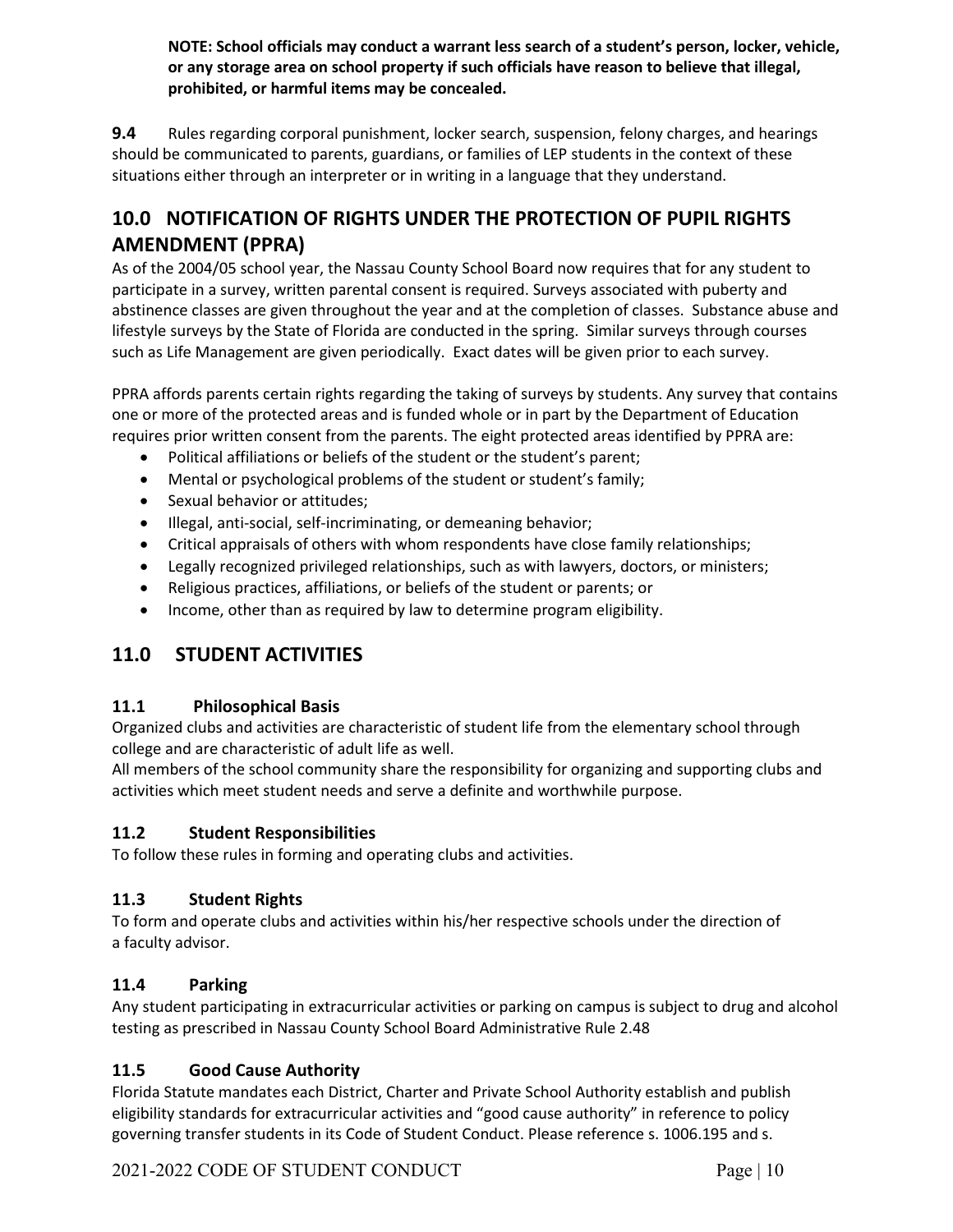#### 1006.15(3)(h).

The following includes a list of examples, such as, but not limited to, which may be considered for inclusion

- as eligibility standards to participate in extracurricular interscholastic or intra-scholastic activities:
	- School attendance policy that may prevent a student from participating
	- Alcohol/drug related behavior
	- 2.0 GPA Required for Academic Eligibility. A middle/junior high student must have 2.0 GPA, or the equivalent of a 2.0 GPA based on a 4.0 scale, at the conclusion of each semester. A high school student must have a cumulative 2.0 grade point average on a 4.0 unweighted scale, or its equivalent, at the conclusion of each semester to be academically eligible during the next semester (s. 1006.15(3)(a)1, Florida Statutes). Final grades previously earned by the student from another school shall not be converted using the scale in Bylaw 9.4.2. A district may require more stringent academic requirements (i.e. no F's)
	- School/classroom discipline issues
	- Social Media issues
	- Bullying
	- Sportsmanship
	- Dress Code Policy
	- Four Year Limit of Eligibility
	- Age Limit 19 years 9 months (seniors) or 19 years on or after September 1 (all others)
	- Physical Evaluation (EL2) and Consent and Release from Liability Certificate (EL3)
	- Any other district policy which would remove or prevent a student from participating in extracurricular activities. One of the exceptions for a student who transfers schools and wishes to continue participating in the same sport at the new school is "authorized for good cause" published in district, charter, or private school policy. The following includes a list of examples, such as, but not limited to, which may be considered for "good cause authority":
	- Move to a new residence the student moves to a new home address due to a move by the student and a person or person(s) with whom he/she has been previously living that makes it necessary for the student to attend a different school.
	- Move to a new residence following the marriage of the student. The student immediately establishes a new residence that makes it necessary to attend a different school.
	- Reassignment by District School Board or Charter School Board
	- Transfer of school within the first twenty days i.e. acceptance into a previously applied for magnet program, charter or private school
	- Special Assignment by the Superintendent, School Choice Office, etc.
	- Undue Hardship

### **1006.195 District School Board, Charter School Authority and Responsibility to Establish Student Eligibility Regarding Participation in Interscholastic and Intrascholastic Extracurricular Activities.**

Notwithstanding any provision to the contrary in ss. 1006.15, 1006.18, and 1006.20, regarding student eligibility to participate in interscholastic and intrascholastic extracurricular activities: (1)(a) A district school board must establish, through its code of student conduct, student eligibility standards and related student disciplinary actions regarding student participation in interscholastic and intra-scholastic extracurricular activities. The code of student conduct must provide that:

1. A student not currently suspended from interscholastic or intrascholastic extracurricular activities, or suspended or expelled from school, pursuant to a district school board's suspension or expulsion powers provided in law, including ss. 1006.07, 1006.08, and 1006.09, is eligible to participate in interscholastic and intrascholastic extracurricular activities.

2. A student may not participate in a sport if the student participated in that same sport at another school during that school year, unless the student meets the criteria in s. 1006.15(3)(h).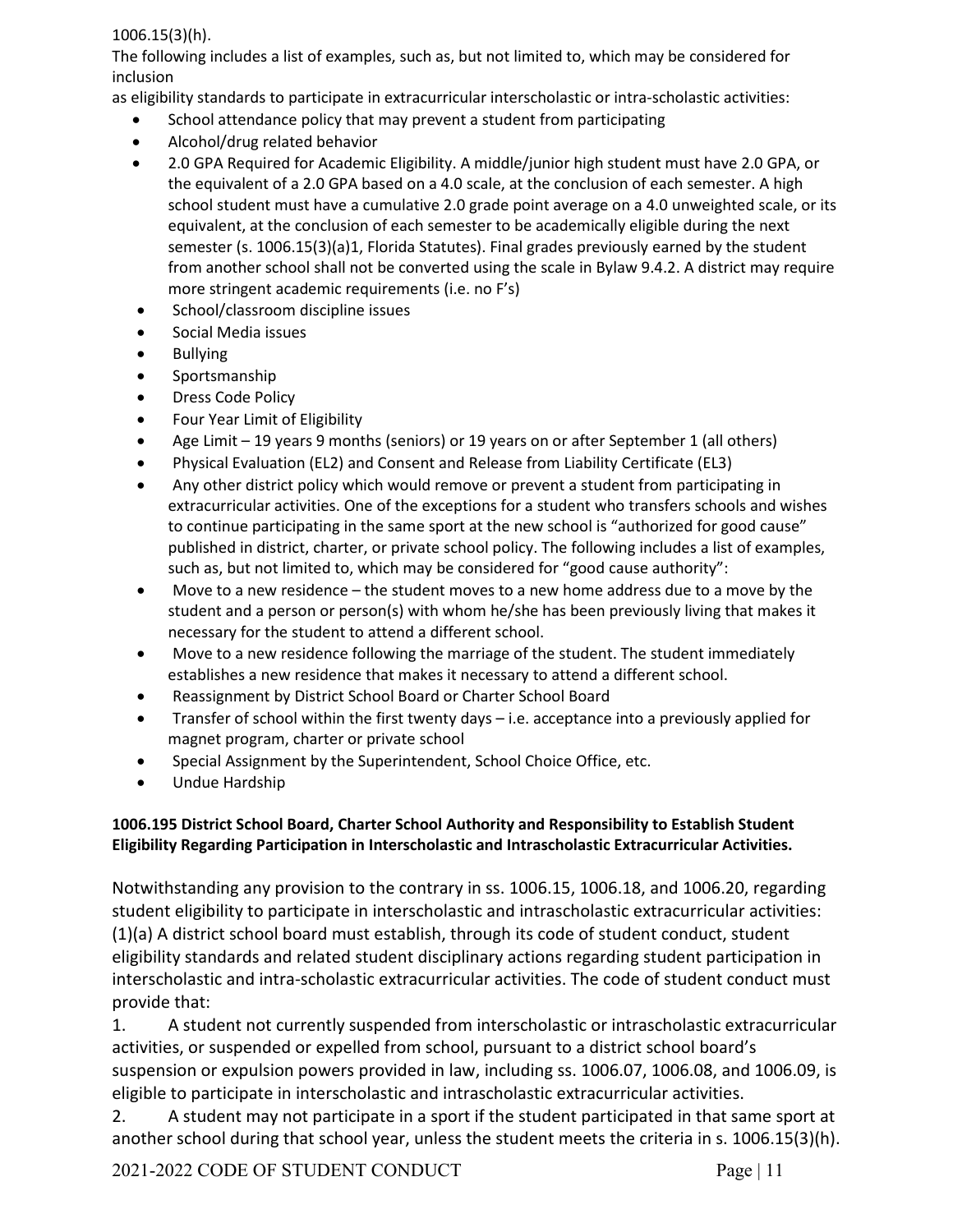3. A student's eligibility to participate in any interscholastic or intrascholastic extracurricular activity may not be affected by any alleged recruiting violation until final disposition of the allegation pursuant to s. 1006.20(2)(b).

(b) Students who participate in interscholastic and intrascholastic extracurricular activities for, but are not enrolled in, a public school pursuant to s. 1006.15(3)(c) -(e) and (8), are subject to the district school board's code of student conduct for the limited purpose of establishing and maintaining the student's eligibility to participate at the school.

(c) The provisions of this subsection apply to interscholastic and intrascholastic extracurricular activities conducted by charter schools and private schools, as applicable, except that the charter school governing board, or equivalent private school authority, is responsible for the authority and responsibility otherwise provided to district school boards.

(2)(a) The Florida High School Athletic Association (FHSAA) continues to retain jurisdiction over the following provisions in s. 1006.20, which may not be implemented in a manner contrary to this section: membership in the FHSAA; recruiting prohibitions and violations; student medical evaluations; investigations; and sanctions for coaches; school eligibility and forfeiture of contests; student concussions or head injuries; the sports medical advisory committee; and the general operational provisions of the FHSAA.

### **1006.15 Student standards for participation in interscholastic and intrascholastic extracurricular student activities; regulation.** —

1006.15(3)(h)

(h)1. A school district or charter school may not delay eligibility or otherwise prevent a student participating in controlled open enrollment, or a choice program, from being immediately eligible to participate in interscholastic and intrascholastic extracurricular activities.

2. A student may not participate in a sport if the student participated in that same sport at another school during that school year, unless the student meets one of the following criteria: a. Dependent children of active duty military personnel whose move resulted from military orders.

b. Children who have been relocated due to a foster care placement in a different school zone.

c. Children who move due to a court-ordered change in custody due to separation or divorce, or the serious illness or death of a custodial parent.

d. Authorized for good cause in district or charter school policy.

# <span id="page-15-0"></span>**12.0 RULES FOR STUDENT ACTIVITIES AND CLUBS Administrative Rule 5.86**

Clubs and activities must follow these guidelines: must be open to all qualified students; cannot interfere with school activities; follow Nassau County School Board policies and have an approved faculty sponsor. Each club must have a charter and constitution written by both students and teachers. These documents are approved by the administration and must be kept on file so that every student, parent(s)/guardian(s), and school employee may read them.

# <span id="page-15-1"></span>**13.0 STUDENT GOVERNMENT**

### **13.1 Philosophical Basis**

2021-2022 CODE OF STUDENT CONDUCT Page | 12 Effective student governments are the forums for the training and involvement of students in the democratic processes. Members of the school community share the responsibility for shaping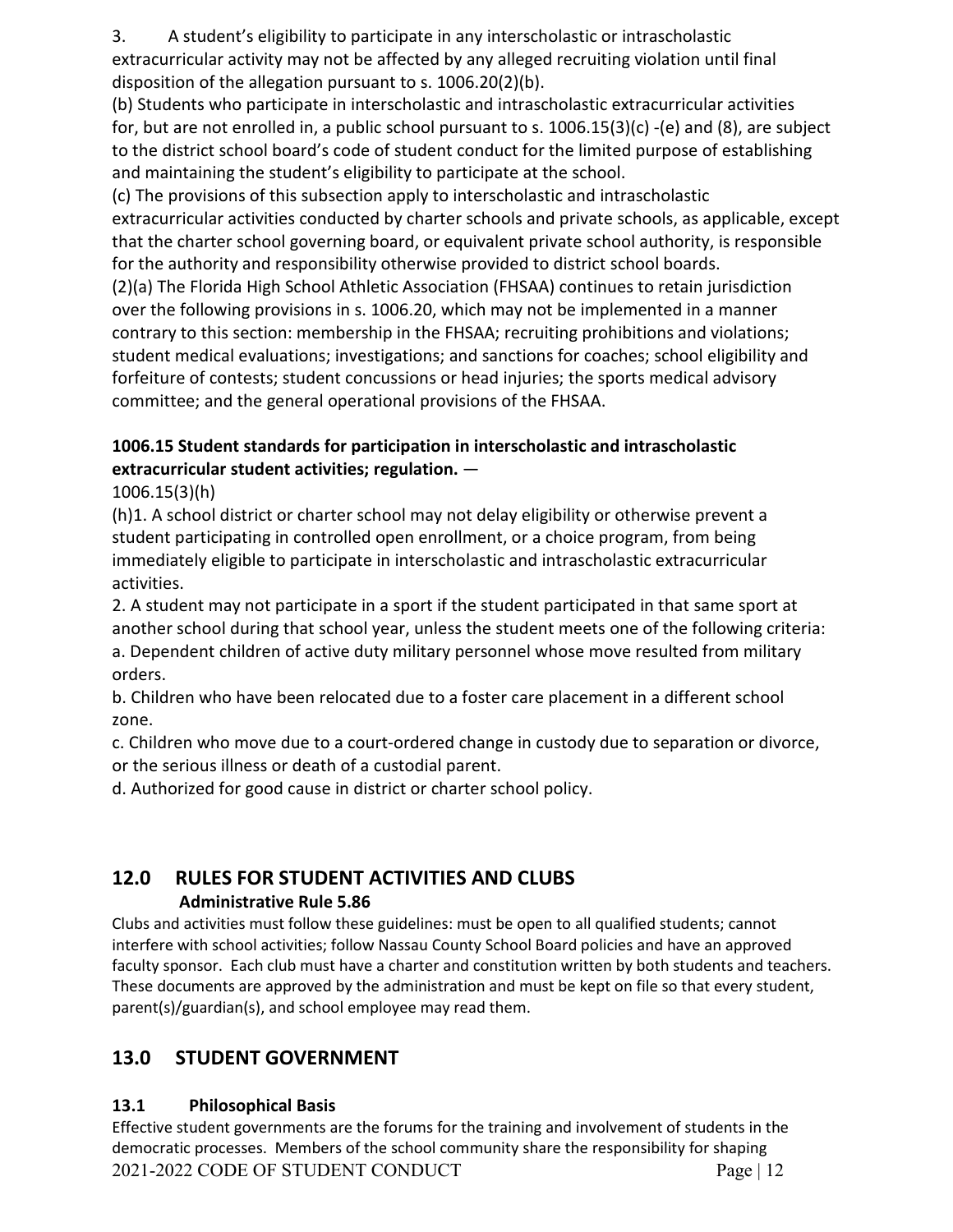governments into positive instruments for student involvement.

### **13.2 Student Responsibilities**

- To elect student government officers and representatives who are responsive to the needs of the school and who will work constructively toward the resolution of such needs.
- To conduct election campaigns in a positive, mature manner, with all due respect provided their opponents.
- To attend regularly scheduled meetings if he/she is an elected student representative and exhibit appropriate conduct at all times.

### **13.3 Student Rights**

- To form and operate a student government within the respective schools under the direction of a faculty advisor
- To seek office in student government or any organization regardless of race, sex, color, creed, or political beliefs
- To attend, as student government officers and representatives, official student government meetings upon approval of such meetings by the school principal

# <span id="page-16-0"></span>**14.0 STUDENT PUBLICATIONS**

### **14.1 Philosophical Basis**

Education is the process of inquiry and learning, acquiring and imparting knowledge, and exchanging ideas. One of the important roles of the school is to provide effective avenues through which students may express themselves on a wide range of subjects. Official student publications, such as school newspapers, should include viewpoints representative of the entire student body.

### **14.2 Student Responsibilities**

- To use only those bulletin boards or wall areas designated for use by students and student organizations, and to accept responsibility for the effect that the posting, publication, or distribution for this literature might have on the normal activities of the school.
- To refrain from publishing libelous and obscene materials, to seek full information on the topics about which he/she writes and observes the normal rules for responsible journalism under the guidance of the faculty advisor. Principals may suppress or recall literature which he/she considers primarily commercial in nature, or material which could endanger the orderly operation of the school.

### **14.3 Student Rights**

- To possess, post, and distribute any forms of literature that are not inherently disruptive to the school program including, but not limited to, newspapers, magazines, leaflets, and pamphlets.
- To be free of censorship on his/her publications except within the framework of guidelines previously agreed upon by students and administrators.

### <span id="page-16-1"></span>**15.0 STUDENT RECORDS**

### **15.1 Philosophical Basis**

A well-developed student record file contains information needed for making appropriate educational decisions for the student. Student records are to be treated confidentially and should contain information that is relevant, accurate, and appropriate. Admin. Rule 2.44, 5.79

### **15.2 Student Responsibilities**

- To inform the school of any information that may be useful in making appropriate educational decisions.
- 2021-2022 CODE OF STUDENT CONDUCT Page | 13 • To authorize release of pertinent information to those individuals or agencies who are working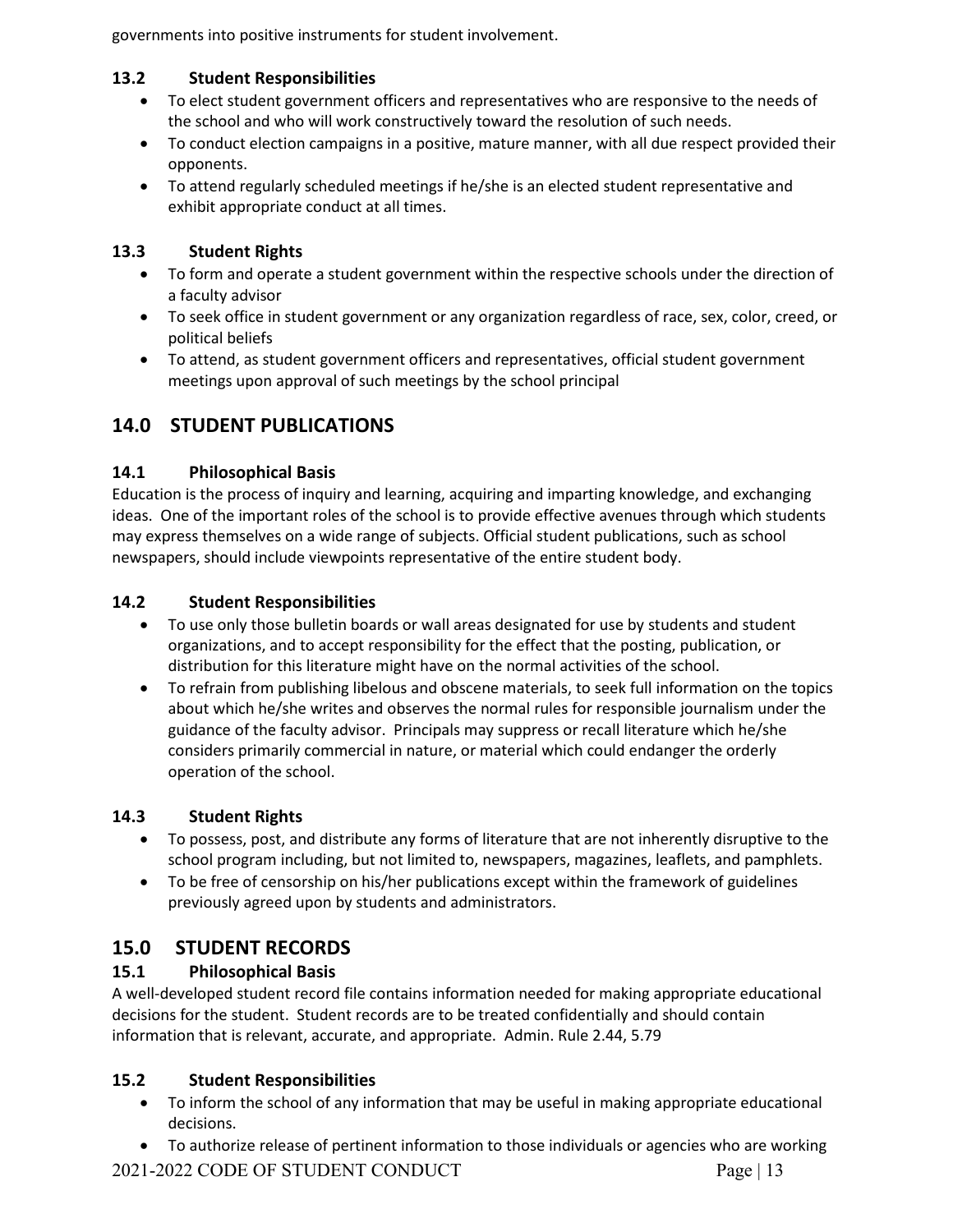actively and constructively for the benefit of the students

• To have parents/guardians, or eligible students follow prescribed procedures for requesting access to records or transcripts.

#### **15.3 Student Rights**

- To inspect, review, and challenge the information contained in records directly related to the student
- To be protected by legal provisions which prohibit the release of personally identifiable information to other than legally authorized persons without the consent of the parent/guardian, students or eligible students (18 years of age or attending a post-secondary institution)
- To have the right of access records or transcripts (parents/guardians, or eligible students).

**15.4 F.S. 1002.22.** No public educational institution shall maintain any report or record relative to a pupil or student which includes a copy of the pupil's or student's fingerprints.

### <span id="page-17-0"></span>**16.0 PREVENTIVE/INFORMAL DISCIPLINARY ACTIONS**

A major consideration in the application of the Code is that the most appropriate disciplinary action taken by school personnel is the least extreme measure that can resolve the discipline problem. Teachers and administrators strive to use a variety of informal disciplinary and/or guidance steps, prior to, during, and after formal disciplinary actions. These methods may include:

- monitoring student behavior through short-term progress reports and other strategies
- conferences and/or contracts between administrators, parents/guardians, teachers, and students
- referrals to Child Study Team, Core Team, or Student Services (i.e., group or individual counseling with a guidance counselor, psychological evaluation, direction to appropriate agencies for specific problems)
- student curriculum adjustment

### <span id="page-17-1"></span>**17.0 FORMAL DISCIPLINARY ACTION AND PROCEDURES**

(safeguards to protect the rights of students and parents/guardians)

**17.1** When formal disciplinary action is required, the parent/guardian should be informed by phone, written notice sent home with the student, or placed in the U.S. Mail. Registered letters will be used for all suspension or expulsion recommendations. (Sent by regular mail if parents/guardians were contacted by phone.)

**17.2** It is the responsibility of the student to notify his or her parent/guardian of all written communications from the school. Failure to do so may result in further disciplinary action.

### <span id="page-17-2"></span>**18.0 DETENTION**

A school may elect to provide before or after school detention and specify those types of conduct for which it may be assigned. It should be emphasized that due to problems of transportation and supervision, detention may not be offered in all schools. (Prior notice must be given to parent(s)/guardian(s).)

### <span id="page-17-3"></span>**19.0 SCHOOL WORK DETAIL**

The student may be required to participate in properly supervised activities relating to the upkeep and maintenance of school facilities.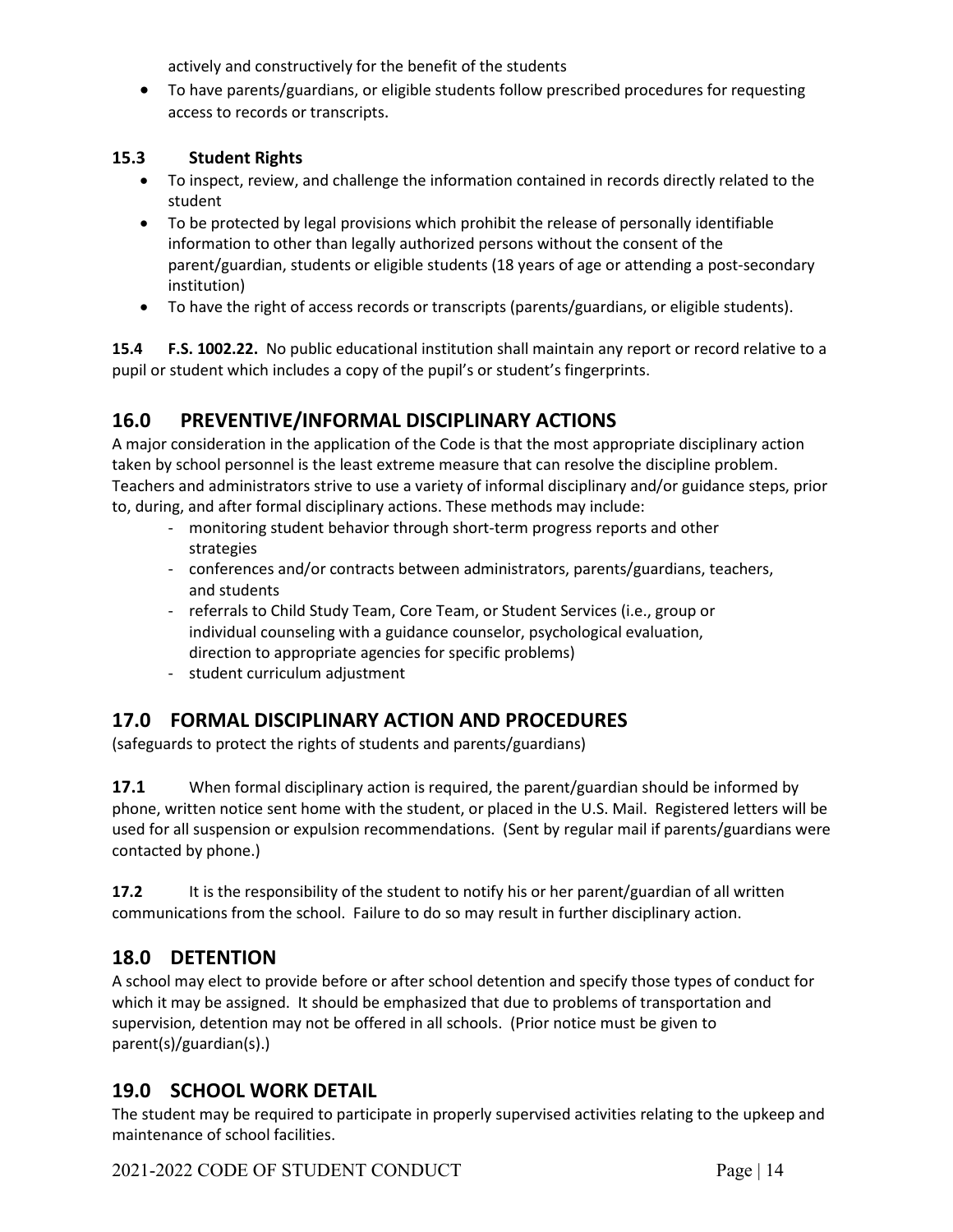# <span id="page-18-0"></span>**20.0 DISCIPLINARY PROBATION**

**20.1** Any student involved in a violation of the Code of Conduct may be placed on probation. The student on disciplinary probation may be denied participation in extracurricular activities and may be assigned to report frequently to a specified staff member who will assist in monitoring the student's adjustment to the school situation during the probationary period.

**20.2** It is the responsibility of the parent/guardian to provide transportation if the student is required to stay after school hours.

# <span id="page-18-1"></span>**22.0 IN-SCHOOL DETENTION**

A school may elect to remove a student from regular classes and assign him/her to an alternative education or in-school suspension program. Each school specifies those types of conduct for which alternative education or in-school suspension programs may be used. Due to limitations of facilities and supervision, alternative education or in-school suspension programs may not be offered in all schools.

# <span id="page-18-2"></span>**23.0 DENIAL OF BUS PRIVILEGES**

**23.1** School bus suspension is the denial of the privilege of riding a school bus, based on misconduct occurring while the student is being transported at public expense. S.B.E.R. 6A-3.017(3)(c) requires the School Board to take action on a suspension which exceeds ten (10) days. This suspension includes consequences for inappropriate school bus stop behavior.

**23.2 BUS POLICY:** Violations of Nassau County School Board transportation policies, including disruptive behavior on a school bus by a student is grounds for suspension of bus riding privileges and may be grounds for in-school, out-of-school suspensions, expulsion, or other action by the school and may also result in criminal penalties. Violations of the transportation policy and Code of Conduct at a school bus stop may be grounds for suspension of bus riding privileges.

# <span id="page-18-3"></span>**24.0 DENIAL OF EDUCATIONAL PARTICIPATION**

**24.1** In order to maintain effective learning conditions, the Code also recognizes that it may be necessary to deny a student educational participation for varying periods of time for reasons of persistent disobedience and/or gross misconduct. If a student is denied educational participation, every effort will be exerted to determine and resolve the causes of the problem so that the student might return to school at the end of his/her suspension. There are **TWO** possible types of denial of educational participation:

**24.2 Out-of-School Suspension:** A school principal may remand a student to parent's custody from school, with specific homework assignments to be completed, for up to ten school days for persistent disobedience and/or gross misconduct. Principals take this action when they have exhausted informal and other formal disciplinary strategies, or when they have at least considered those alternates and rejected them as inappropriate in a given situation. Pursuant to F.S. 1006.09, no student who is required by law to attend school shall be suspended for unexcused absences, tardiness or truancy. Therefore, suspension is not an appropriate disciplinary action for Code Violation Class II (Truancy) as it relates to students who fall within the mandatory state attendance requirements.

**24.3** Prior to suspension, the student shall be advised why he/she is being suspended, be provided an opportunity to refute the charges, and be given an opportunity to submit to the administrator a list of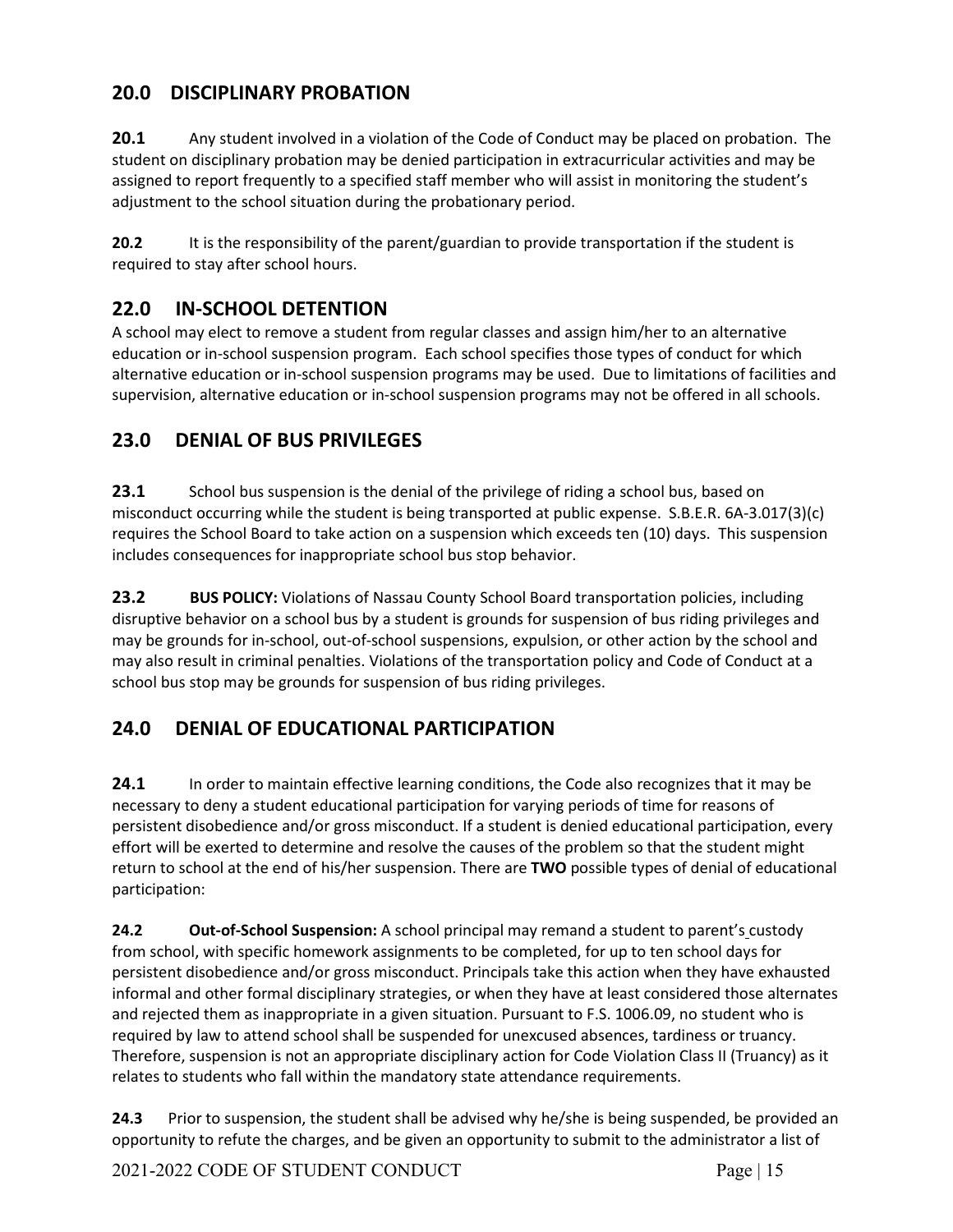names of other individuals who might have witnessed the incident. The students shall have the right to call witnesses.

**24.4** Written notice shall be sent to the parent(s)/guardian(s) regarding the reason disciplinary action was taken. Generally, a notice and conference should precede the student's suspension from school. However, if the immediate suspension of the student is justified because the student's presence endangers others or school property, or would disrupt the orderly academic process, the necessary notice and conference, if requested, will follow as soon as practicable.

**24.5 Expulsion:** A school principal may request the Superintendent to recommend the expulsion of a student. Expulsion is the removal of the right and obligation of a student to attend a public school under conditions set by the School Board, and for a period of time **not to exceed the remainder of the term or school year and 1 additional year of attendance.** Expulsions may be imposed with or without continuing educational services and shall be reported accordingly.

**24.6** Prior to expulsion, the student shall be advised why he/she has been recommended for expulsion, be provided with an opportunity to refute the charges, and be given the opportunity to submit to the administrator a list of names of other individuals who might have witnessed the incident.

### **24.7** Expulsions will be conducted as outlined in **NCSD Administrative Rule 5.39.**

# <span id="page-19-0"></span>**25.0 ALTERNATIVE EDUCATION PLACEMENT**

**25.1** The principal may, at his/her discretion, suspend a student and recommend assignment to an alternative education placement. Should the parent/guardian, or adult student wish to contest this assignment an appeal may be filed, in writing, and within three (3) days, with the Superintendent. However, while the appeal is pending the student will either have his/her suspension extended or be placed in ISD, (to be determined by the Superintendent). The Superintendent may request, receive, and will consider such additional information from the parties as necessary to properly review the initial decision. After due deliberation, the Superintendent may affirm, reject, or modify the original decision. The decision of the Superintendent is final, conclusive, and binding.

**25.2** Placement in an alternative setting may involve the student's assignment to a virtual site on or off their home school site. Intensive strategies will be provided which may include small group settings and differentiated instruction to address the student's academic and behavior deficiencies. The instructional staff will afford the student every opportunity to graduate with their cohort, and students will take the FCAT test on the grade level to which they are assigned. Students may not be placed in a higher grade in the alternative setting but may be promoted to the next grade level at the semester.

**25.3** Student eligibility for placement in the alternative setting is based on one or both of the following criteria: First, students that have a matter of absenteeism or habitual truancy may also be reassigned to an alternative setting. Second, students who have a history of disruptive behavior in school or expulsion from school may be placed in the alternative setting.

### <span id="page-19-1"></span>**27.0 STUDENTS WITH DISABILITIES (excluding Gifted)**

2021-2022 CODE OF STUDENT CONDUCT Page | 16 **27.1** The Nassau County School Board is committed to providing all students with disabilities a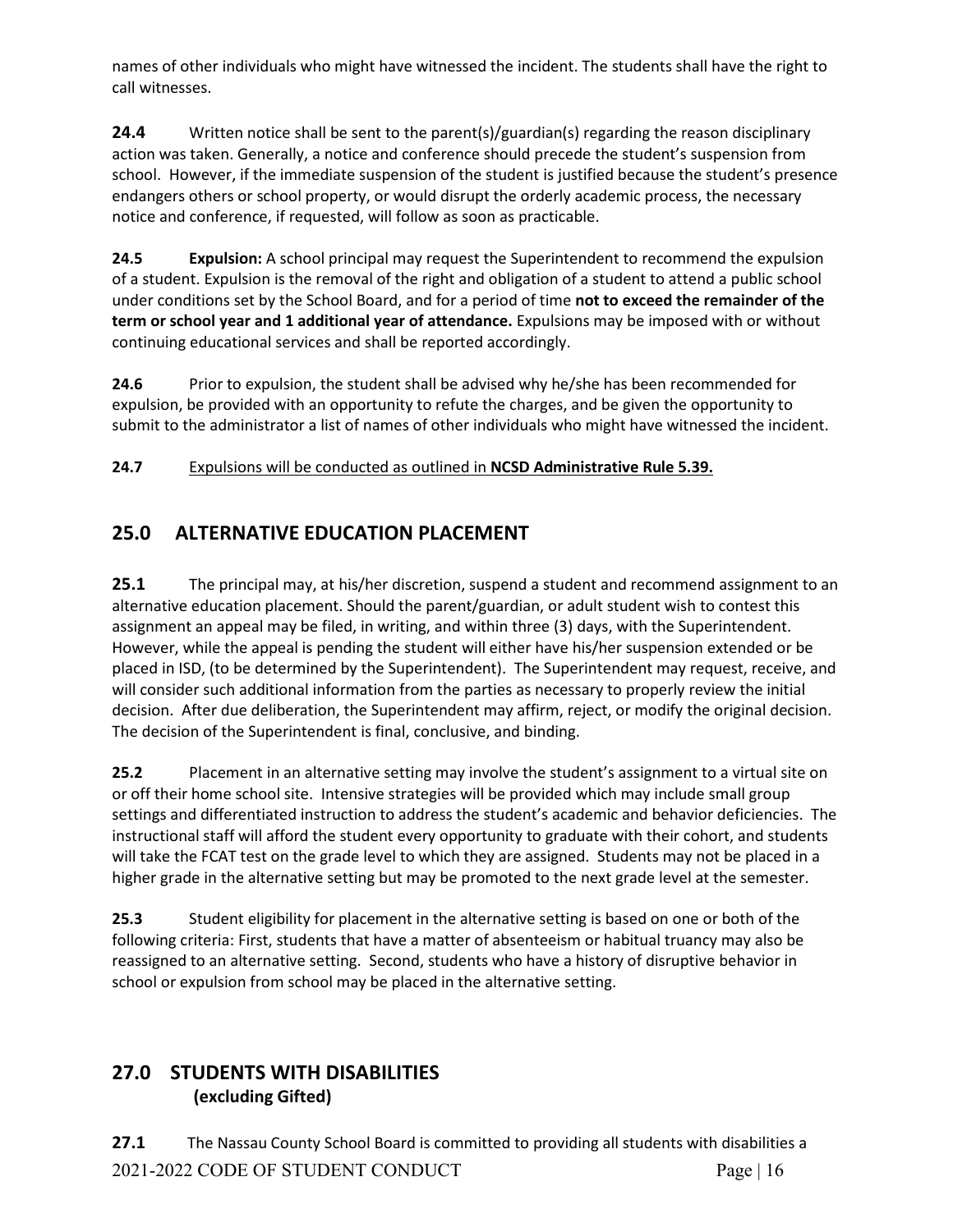free, appropriate public education. This in no way lessens the School Board's intention to maintain a safe, orderly learning environment for the entire school population. Formal disciplinary actions described in the Nassau County Code of Student Conduct may be used with students with disabilities. Students with disabilities may be suspended to ensure the overall safety, welfare, and/or order of the school environment.

**27.2** Suspension after 10 consecutive or 10 cumulative school days that represents a pattern, constitutes a change in placement. The following procedure must be followed before further suspensions occur:

- The school will convene an Individual Education Plan (IEP) team meeting to develop an assessment plan to conduct a functional behavior assessment (FBA) and develop a behavior intervention plan (BIP). The IEP team must obtain parental consent for the FBA if it is more than just a review of existing data.
- When a BIP is in place, the IEP team shall meet to review the plan and its implementation and modify the plan and the implementation as necessary to address the behavior.
- Placement procedures for ESE students into the Alternative Education program. (See Appendix C).

**27.3 Note**: Discipline actions after 10 cumulative days or 10 consecutive days of suspension requires the IEP team and other qualified personnel to conduct a review of the relationship between the disability and the behavior that initiated disciplinary action, not later than 10 business days after the decision to take action. This review (manifestation of disability) may be conducted at the same time as the IEP meeting listed in the procedure above. If the behavior is determined to be a manifestation of disability, the IEP team needs to modify the BIP to prevent the likelihood of a future occurrence of the behavior. If the behavior is not a manifestation of disability, the IEP team decides the proper setting, placement, and educational services needed to provide an environment conducive to progress in the general curriculum.

# <span id="page-20-0"></span>**28.0 CLASSIFICATION OF VIOLATIONS**

**28.1** The Code of Student Conduct defines violations as those acts frequently causing disruption of the orderly educational process.

**28.2** THIS LIST IS NOT ALL INCLUSIVE, AND A STUDENT COMMITTING AN ACT OF MISCONDUCT NOT LISTED WILL, NEVERTHELESS, BE SUBJECT TO THE DISCRETIONARY AUTHORITY OF THE PRINCIPAL.

**28.3** A major consideration in the application of the Code of Student Conduct is the identification of the most appropriate disciplinary action necessary to bring about positive student behavior. To that end, specific grounds for disciplinary action have been divided into four subgroups and a variety of administrative actions have been suggested or mandated. The violations in various subgroups represent a continuum of misbehaviors based on the seriousness of the act and the frequency of occurrences. Violations classified at Class I are relatively minor and involve acts which only minimally disrupt the orderly conduct of the educational process in the classroom. By contrast, Class IV misconduct involves criminal acts and are so serious that they represent a direct and immediate threat to the welfare of other individuals.

**28.4** It is important to note that the administrator and teacher, consistent with the power delegated to him/her, have the authority to take additional or more severe administrative action under this Code if, in his/her opinion, the nature of the misconduct warrants it.

**28.5** Each classroom teacher should deal with general classroom disruption by taking in-class disciplinary action, by making a personal call to the parents or guardians when feasible, and by scheduling conferences with parent(s)/guardian(s) and other school staff. Only when the action taken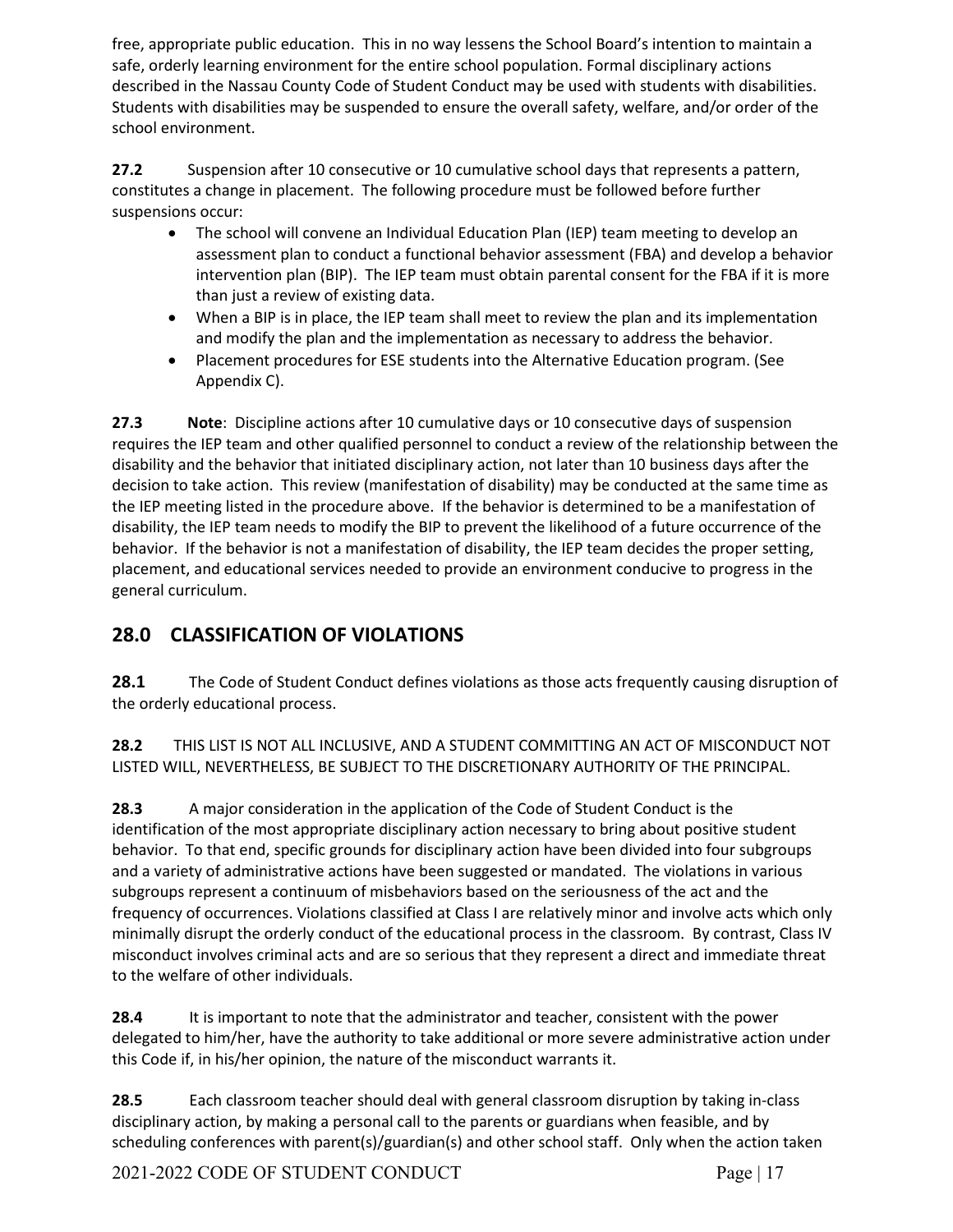by the teacher is ineffective, or the disruption is sufficiently severe, should the student be referred to the principal or his/her designee.

**28.6** The charts on the following pages list these violations and the recommended or mandated disciplinary action.

In addition to the Statutes noted in this document, other F.S. referring to discipline and control of students include:

| F.S. 1001.41      | <b>General Powers of School Board</b>                                        |
|-------------------|------------------------------------------------------------------------------|
| F.S. 1006.07      | Powers & Duties of the School Board                                          |
| F.S. 1006.08      | Duties and Responsibilities of the Superintendent                            |
| F.S. 1003.31      | Pupils subject to control of school                                          |
| F.S. 1006.09(9)   | Search of student locker or storage area                                     |
| F.S. 1006.09      | <b>Authority of Principal</b>                                                |
| F.S. 1006.09(8)   | Reports of suspected substance or alcohol abuse;<br>exemption from liability |
| S.B.E.R. 6A1.0404 | Zero Tolerance for School Related Violent Crimes                             |

### <span id="page-21-0"></span>**29.0 VIOLATIONS CLASS I**

#### **29.1 Definition:**

Relatively minor misbehavior or general classroom disruption which interferes with the orderly educational process in the classroom or other areas.

### **29.2 Examples of Violations:**

- Disturbances on school premises
- Tardiness
- Cheating
- Lying
- Verbally Abusive\*
- Non-defiant failure to come to class prepared, to complete assignments, or carry out directions
- Name-calling
- Dress code violation
- Public display of affection
- Hall pass violation
- Skipping Class
- Other

*\*not related to racial or ethnic abusive language.*

### **29.3 Procedures:**

Timely intervention by staff member who is supervising the student or who observes the misbehavior.

Repeated misbehavior indicates the need for a parent/teacher conference with counselor and/or administrator.

#### **29.4 Optional Disciplinary Response (one or more may be provided for each offense):**

- Verbal reprimand
- Special Assignment related to offense
- Behavioral contract
- Counseling (teacher)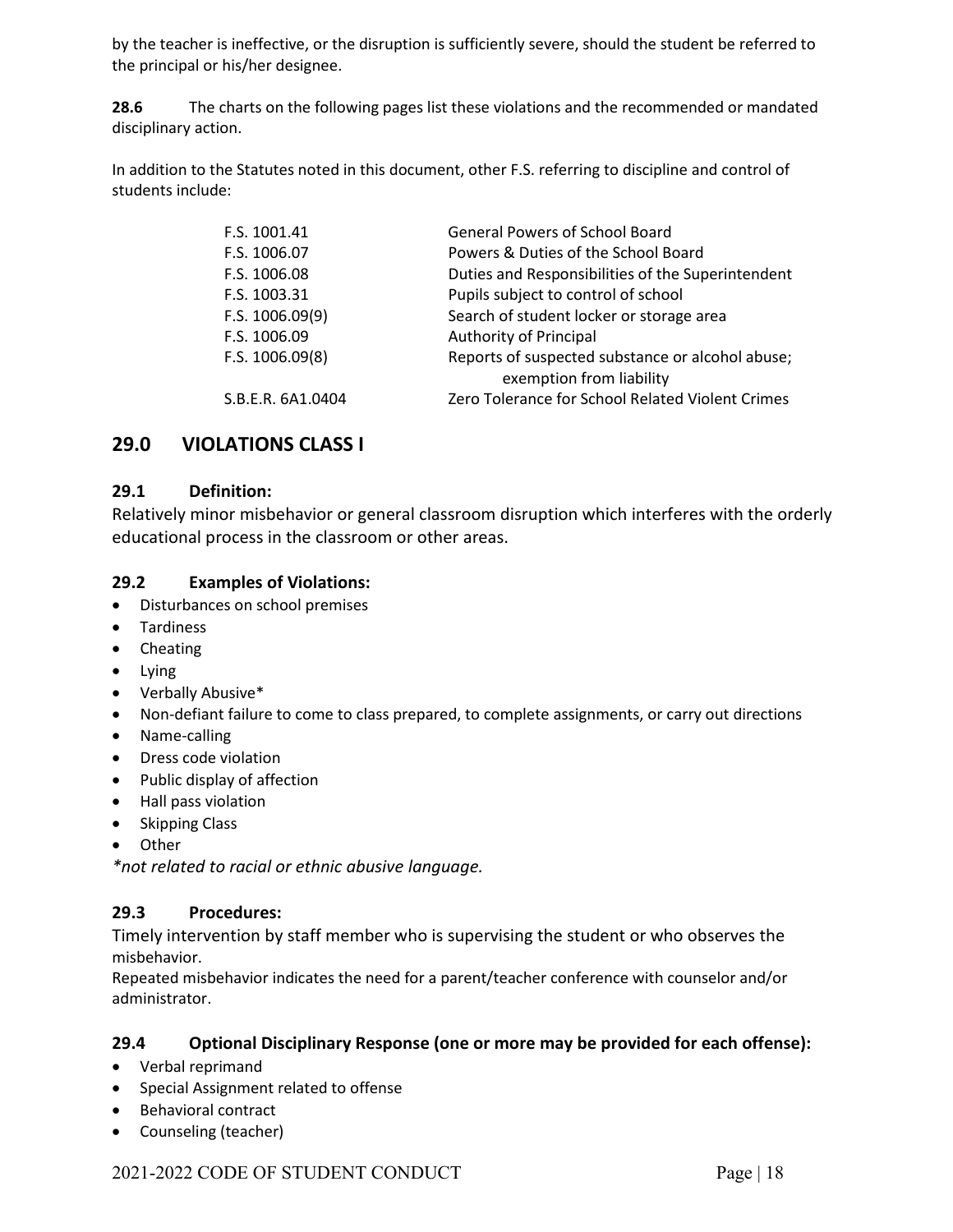- Temporary removal from classroom
- Time-Out area
- Strict supervised study
- Contact/Detention
- Work Detail
- Saturday School
- In-School Suspension
- Others
- Services or acts of value; tolerance, patience, respect

*(The above examples are NOT inclusive)*

### <span id="page-22-0"></span>**30.0 VIOLATIONS CLASS II**

#### **30.1 Definition:**

Misbehavior whose frequency and seriousness tends to disrupt the learning climate of school. These infractions usually result from a continuation of Class I misbehaviors and require administrative personnel intervention because execution of Class I disciplinary procedures and options failed to correct the situation

*"Bullying"* means systematically and chronically inflicting physical hurt or psychological distress on one or more students or employees. It is unwanted and repeated written, verbal or physical behavior, including any threatening, insulting or dehumanizing gesture by a student or adult, that is severe or pervasive enough to create an intimidating, hostile, or offensive educational environment, cause discomfort or humiliation; or unreasonably interfere with the individual's school performance or participation; and may involve but is not limited to unwanted teasing or taunting, social exclusion, threat, intimidation, stalking, physical violence, theft, sexual, religious, or racial harassment, public humiliation, or destruction of property.

#### **30.2 Examples of Violations:**

- Repeated Class I infractions
- Insubordination
- Trespassing on a Nassau County Campus
- Disruption on the school bus
- Gambling
- Simple Assault (a threat or attempt to harm another student without touching him/her)
- Stealing/copyright violations
- Using forged notes or excuses
- Profane and obscene language or gestures, or display/possession of obscene materials or electronic access thereof
- Use of electronic devices to include electronic pagers, cellular phones or similar devices during school hours
- Verbal abuse with racial/ethnic reference
- Harassment
- Bullying
- Detention violation
- Disrespectful behavior/verbal/ nonverbal toward a teacher and/or other school staff
- Possession of over-the counter drugs
- Failure to register for parking permit

#### **30.3 Procedures:**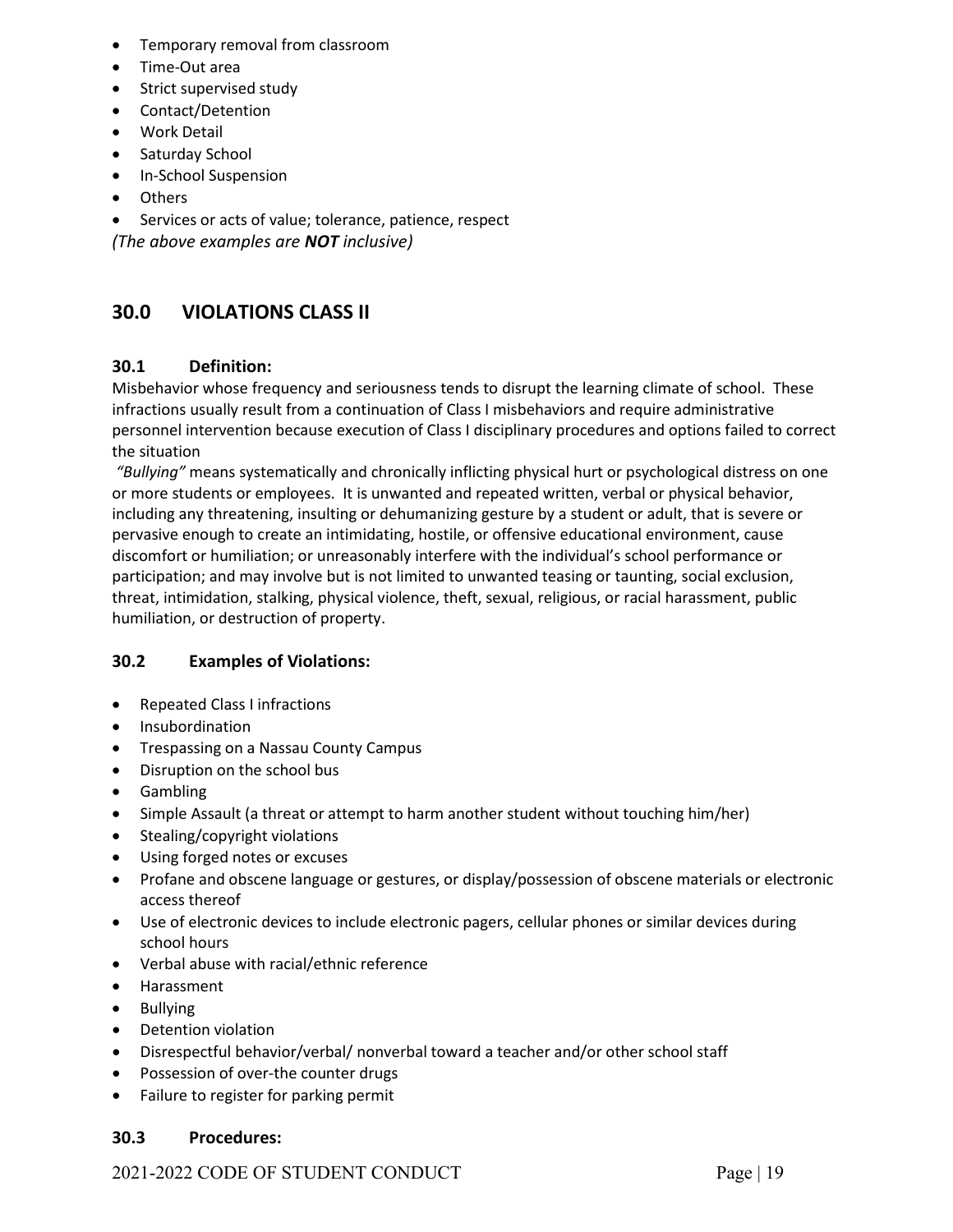- The student referred to an administrator for appropriate disciplinary action.
- A proper and accurate record of the offense and the disciplinary action is maintained by the school.
- Parents/guardians are informed.
- Consider referral to Student Services (i.e. school psychologist, Exceptional Education).

#### **30.4 Disciplinary Options/Responses:**

- Modified Day
- Teacher/Schedule Change
- Peer Mediation Program not for Bullying
- Counseling /Referral to outside agencies
- Detention
- In-school suspension
- Out-of-school suspension
- Bus suspension
- Referral to law enforcement
- Other
- Positive behavioral interventions
- Services or acts of tolerance, patience and respect
- Teen Court

*(The above examples are NOT inclusive.)*

### <span id="page-23-0"></span>**31.0 VIOLATIONS CLASS III**

#### **31.1 Definition:**

Acts directed against persons or property and/or whose consequences may endanger the health or safety of others in the school. Acts include school buses and bus stops.

#### **31.2 Examples of Violations:**

- Repeated Class II infractions
- Fighting (physical conflict)
- Threatening and intimidating others
- Extortion
- Use or possession of cigarettes, tobacco products, E-cigarettes, vaping devices or paraphernalia
- Stealing/Copyright violations
- Vandalism/defacing school property, to include computer hardware and software
- Selling, possession, or use of drug paraphernalia
- Possession or use of any counterfeit substance or items that could be used as a dangerous weapon
- Possession of pepper gas or mace
- Distribution of obscene materials
- Sexual harassment
- Possession, distribution, or ignition of fireworks
- Activating Fire Alarm
- Bully and /or Harassment of a school board employee
- Distribution of over-the- counter drugs (e.g. Tylenol)
- Bullying / Harassment

#### **31.3 Procedures:**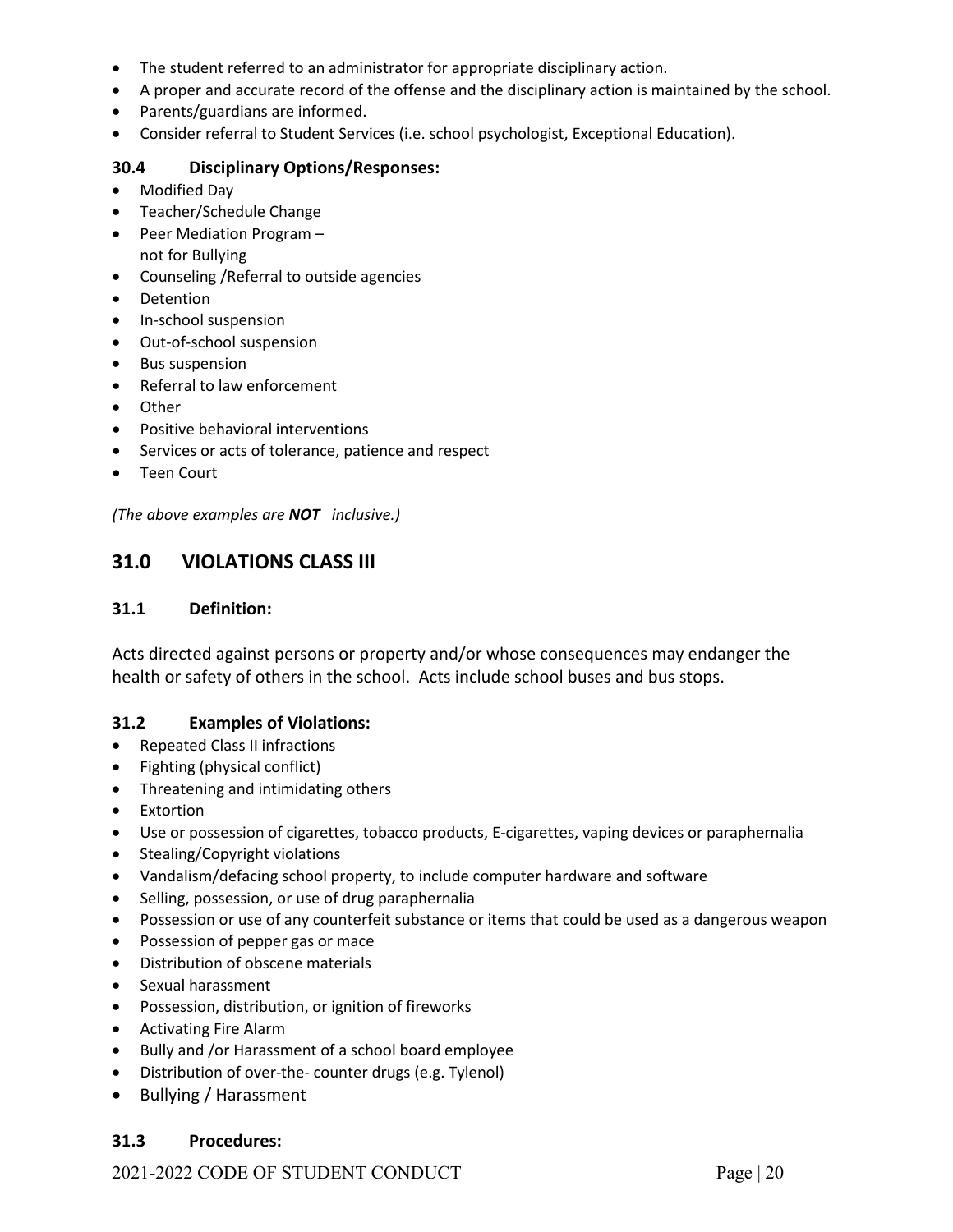- The administrator initiates disciplinary action.
- A conference is held that results in disciplinary action.
- Proper and accurate record of offenses and disciplinary actions is maintained by administrator.
- Require restitution of property and damages.
- Consider referral to outside agencies.
- Notify Law Enforcement when appropriate.
- Notify Principal where student attends school.

#### **31.4 Disciplinary Option/Responses:**

- Temporary removal from class
- In-school counseling
- School Work Detail
- In-school suspension
- Out-of-school suspension
- Bus suspension
- Referral to law enforcement
- Others including:
	- $\triangleright$  restitutions
	- $\triangleright$  administrative assignment to alternative program;
	- $\triangleright$  completion of a Drug Education Program (school district or state approved)
- Teen Court
- Positive behavioral interventions

*(The above examples are NOT inclusive.)*

### <span id="page-24-0"></span>**32.0 VIOLATIONS CLASS IV**

**32.1** The following incidents will be reported and may result in criminal prosecution. All victims have the right to seek charges against the offender. Parents will be notified if the victim is a minor.

**XX** denotes zero tolerance violations. Students found to have committed the **XX** offenses shall receive the most severe consequences provided for by School Board policy. Zero Tolerance Policy is located in Nassau County School Board Administrative Rule 2.42.

#### **This code shall be enforced 24 hours a day, seven days a week on all school campuses/properties and at all school sponsored activities on and off school campuses, including transportation.**

The Nassau County School Board may assign more severe consequences than normal when the offender appears motivated by hostility toward the victim's real or perceived race, religion, color, sexual orientation, ethnicity, ancestry, national origin, political beliefs, marital status, age, social and family background, linguistic preference, or disability.

#### **32.2 Definition:**

These acts which result in violence to another person or property or which pose a direct threat to the safety of others in the school may result in the immediate removal of the student from school. All violations include acts which occur while the student is on school property, at school sponsored activities, on school buses, or at school bus stops. The Nassau County School Board will honor expulsion/suspension placements from other school

Districts unless the Superintendent recommends expulsion to be waived or the Board places the student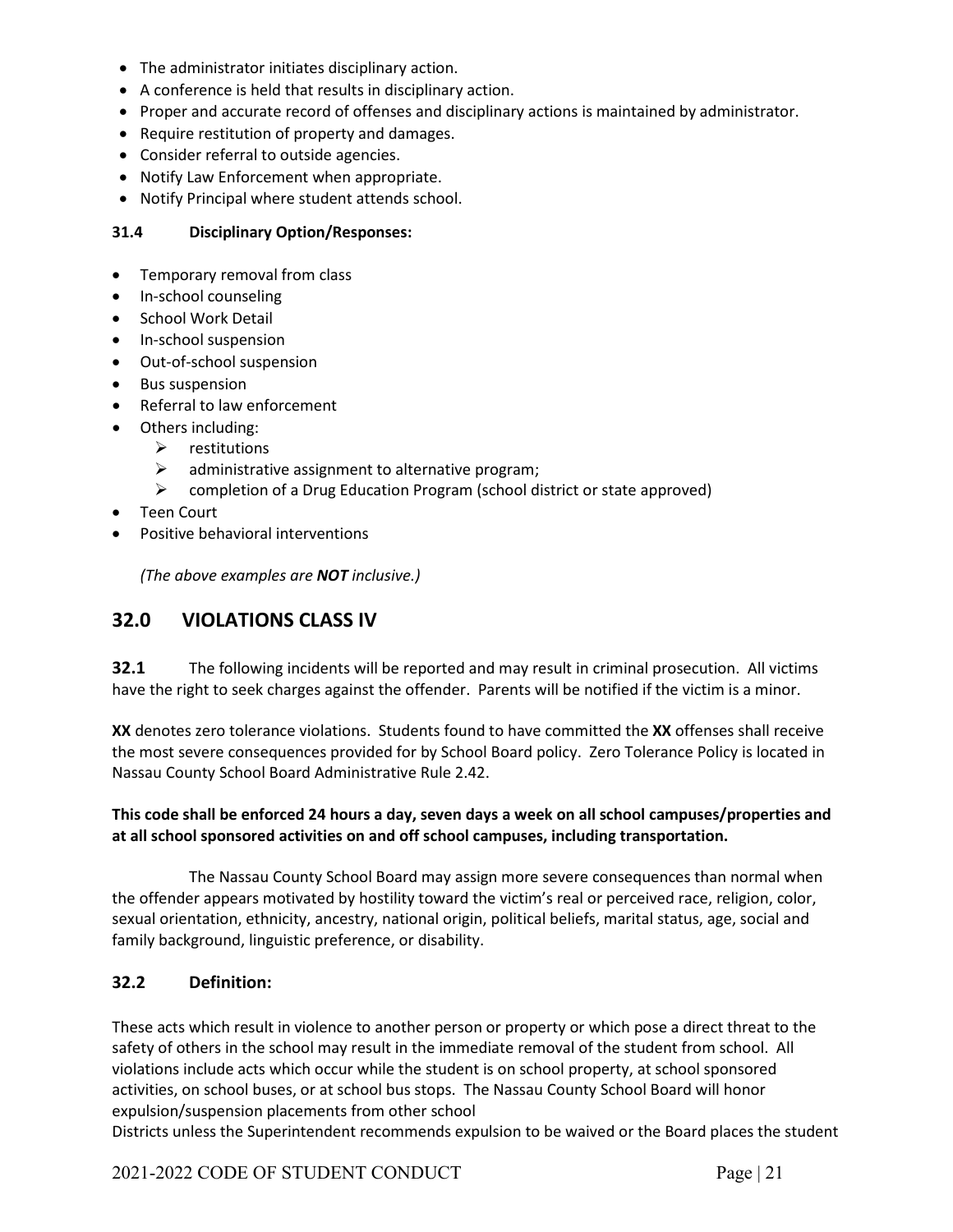in an appropriate educational program.

Formally charged with a felony or delinquent act that would be a felony if committed by an adult. "Hazing" means any act or situation that recklessly or intentionally endangers the mental or physical health or safety of a student at a high school with grades 9-12 for purpose, including, but not limited to, initiation or admission into or affiliation with operating under the sanction of a high school with grades 9 through 12.

#### **32.3 Examples of Violations:**

- Altering or disrupting district network services
- Repeated Class I infractions
- Knowingly making false accusation against a school board employee
- Selling counterfeit substances
- **XX** Capital Crimes
- **XX** Assault/Battery
- **XX** Possession of Weapon
- **XX** Robbery
- **XX** Sexual Battery
- **XX** Sex Offenses
- Theft
- Property Damage
- Disruption of School Life
- Drug & Alcohol
- Bullying and Harassment
- Hazing
- **XX** Other Serious Incidents
- Victimization of Students

Incident which occurred on property other than public school property, but which is shown to have had adverse impact on the educational program.

#### **32.4 Procedures:**

- Documented Administrator verified offense, confers with staff involved and meets with student.
- Parents are notified.
- Student is immediately removed from school environment.
- Administrator contacts law enforcement agency and principal of school where student attends.
- Consider referral to outside agency.

Complete and accurate report is submitted to the Superintendent for possible board action. Suspension and/or assigned to education-services.

#### **32.5 Disciplinary Options/Responses:**

- Loss of network privileges for school career; restitution
- Ten (10) days out-of-school suspension
- School bus suspension
- Referral to law enforcement and/or appropriate agency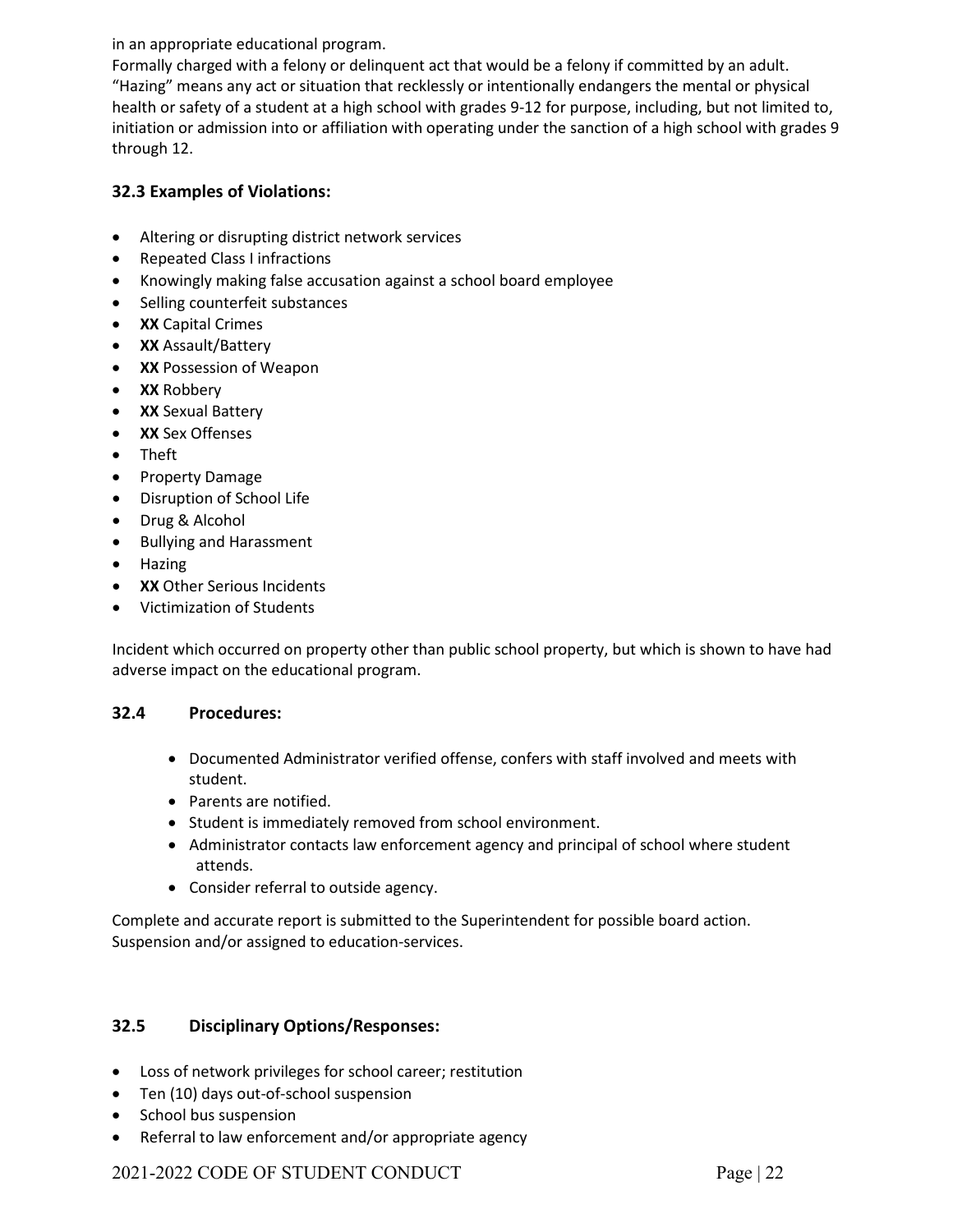- Administrative assignment to Alternative Education
- Recommended expulsion from the school bus
- Recommended expulsion
- Teen Court
- Superintendent considers recommendation for expulsion if adjudicated guilty.

*(The above examples are NOT inclusive.)*

# <span id="page-26-0"></span>**33.0 NASSAU COUNTY SCHOOL BOARD ZERO TOLERANCE POLICYON SCHOOL VIOLENCE & REPORTING OF CRIMES AND/OR DISRUPTIVE BEHAVIOR**

#### **ADMINISTRATIVE RULE 2.42**

**33.1** It is important that all students and parents/guardians understand that certain criminal and/or disruptive behavior **must** be reported to appropriate law enforcement authorities. A referral to the criminal justice or juvenile delinquency system must be made on all weapon charges as defined in the Gun Free School Act of 1994 and shall receive the most severe consequences provided for by School Board policy.

**33.2** S.1006.13 F.S. This policy of zero tolerance requires any student found to have committed one of the following offenses to be expelled, with or without continuing education services, from the regular school for a period of not less than one full year, and to be referred for criminal prosecution:

- Bringing a firearm or weapon, as defined in 790, to school, to any school function, or on any school sponsored transportation. Possession use or sale of firearm, knife, a weapon, or any other item which can be used as a weapon on school property or in attendance at a school function. (Excluding common pocketknives with locking blades less than  $2 \frac{1}{2}$ " in length. These items may be construed as a Class IV offense.)
- Possession use or intention of use of an instrument or object (as defined by F.S.790.001) that can inflict harm on another person or to intimidate any person.
- *Examples:* Using a firearm, knife, mace, or replica of an authentic weapon such as a gun
- **Non-Examples:** Using items not covered under law or district policy such as painting instruments, pens or pencils
- Making a threat or false report, as defined by SS.790.162 and 790.163, respectively, involving school or school personnel's property, school transportation or a school sponsored activity.
- Crime and substance abuse: delinquent acts and crimes occurring whenever and wherever students are under the jurisdiction of the school district shall be reported to law enforcement.
- Victimization of students: steps necessary to protect the victim of any violent crime from any further victimization shall be implemented.
- Homicides (murder, manslaughter)
- Sexual Battery (forcible sex offense)
- First Degree arson
- Kidnapping or Abduction
- A group of students ganging up on another student and assaulting him/her on school property.
- Any person who commits a battery involving serious injury to school personnel or students on school property including school bus.
- Any person offering or attempting bodily harm with the use of a weapon or any instrument capable of inflicting serious injury (aggravated assault) on school property.
- Possession use or sale of firearm, knife, a weapon, or any other item which can be used as a weapon on school property or in attendance at a school function. (Excluding common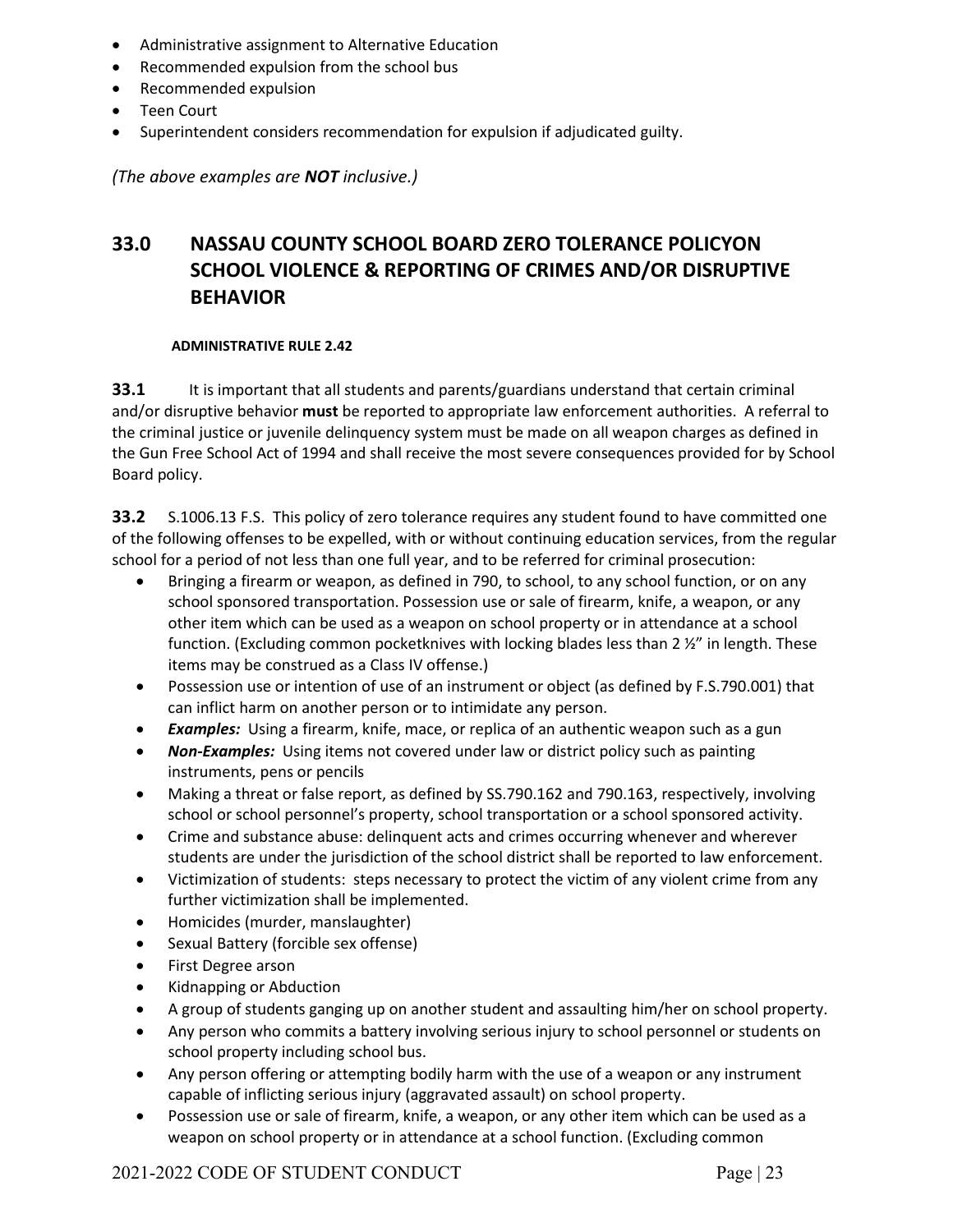pocketknives with locking blades less than 2 ½" in length. These items may be construed as a Class IV offense.)

- Armed Robbery
- Verified incidents or reasonable suspicion to believe that students or non-students are taking or attempting to take money or property from other students or staff by force on school property.
- Any person involved in the theft of school property, stealing or attempting to steal money or property from students or school personnel.
- Any person who willfully damages or attempts to damage the property of students on school property, school personnel, or school property.
- Any person involved in the willful or malicious burning or destruction of school, contents of the building, or personal property of another on school property.
- Any person who threatens the placement of a bomb, dynamite, or other deadly explosion on school premises.
- Any person who knowingly advises, counsels, or instructs any student or school employee to disrupt any school function or classroom; knowingly interferes with the attendance of any student or employee in a school or classroom; conspires to riot, or engages in any disruption or disturbance which interferes with the educational process.
- A fight or accident which results in apparent injury to one or more persons on school property.
- Any person who fights by appointment or challenges another to a duel with a dangerous weapon on school property.
- Any person involved in overt sexual acts including, but not limited to consensual intercourse.
- Any person involved with attempted sexual battery, sexual battery (attempted rape, or rape)
- Any person involved in the unlawful entry or attempted forcible entry of the school or personal property of students and school personnel on school property.
- Any person involved in illegally removing a student from school.

### <span id="page-27-0"></span>**34.0 WEAPONS VIOLATIONS**

#### **Procedures**

- It is mandated that any student who is determined to have brought a weapon (as defined by F.S. 790.001) to school, any school function, or on any school sponsored transportation, will be expelled, with or without continuing educational services, from the student's regular school for a period of not less that 1 full calendar year and referred for criminal prosecution. The Superintendent may consider the one-year expulsion on a case-by-case basis and request the School Board to modify the requirement if in the best interest of the student and school system.
- Students should not be disciplined or referred to law enforcement for simulating a firearm or weapon while playing or wearing clothing or accessories which depict a firearm or weapon or an opinion regarding Second Amendment rights.
- The school board has the authority to discipline students for simulating a firearm or weapon when it substantially disrupts student learning, causes bodily harm to another person, or places another person in reasonable fear of bodily harm. Consequences for such offenses must be comparable to the severity of the offense and consistent with school board policies for similar infractions. Disciplinary action resulting from inappropriate student clothing or accessories must be consistent with s. 1006.07(2)(d), F.S., unless the wearing of the clothing or accessory causes a substantial disruption to student learning. In such cases, the infraction may be addressed in a manner that is consistent with school board policies for similar infractions.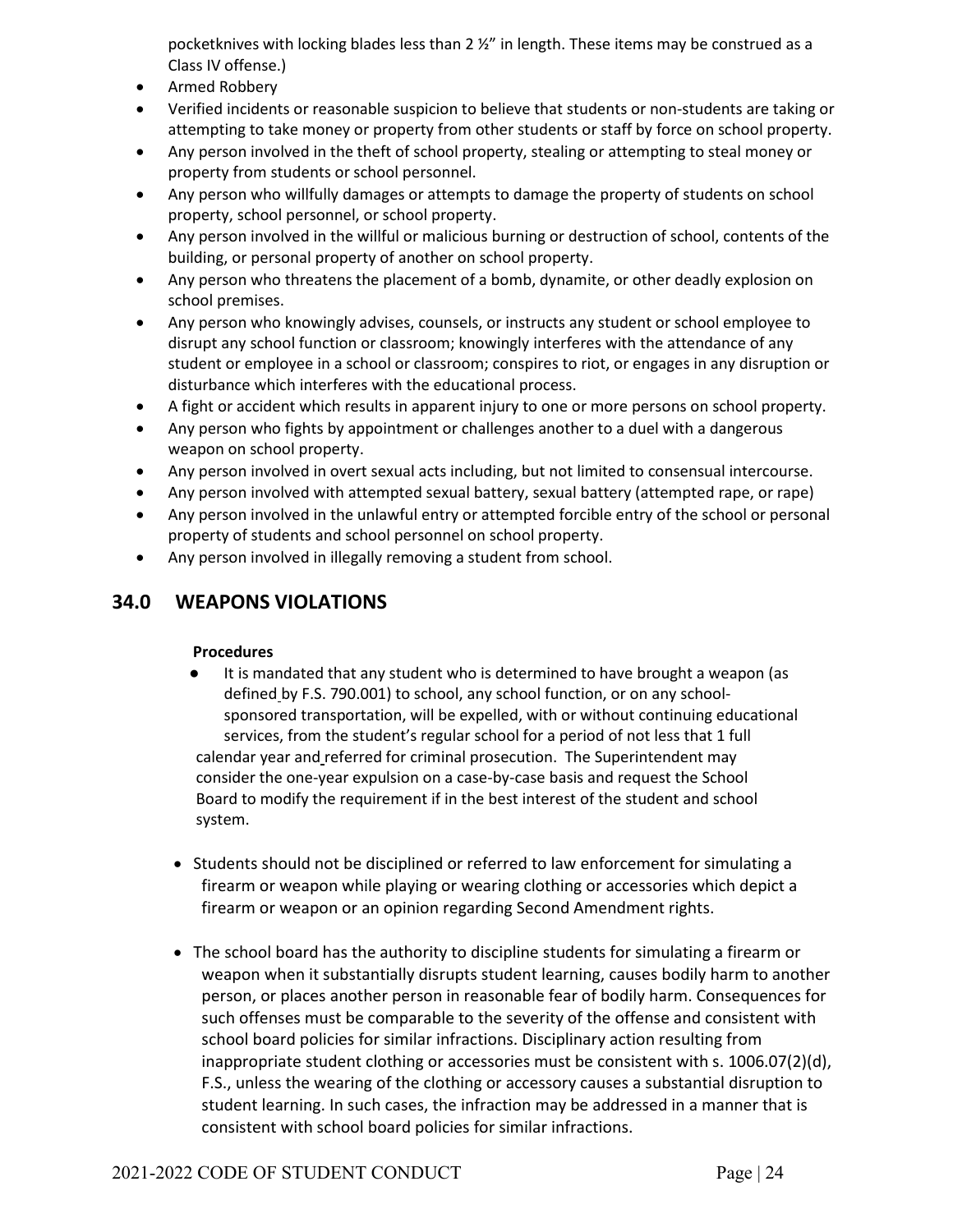• Mandatory suspension and/or possible expulsion are recommended to the Superintendent for possession of an artificial firearm.

### <span id="page-28-0"></span>**35.0 USE OF METAL DETECTORS**

**35.1** School officials or law enforcement officers may conduct metal detector checks of groups of individuals if the checks are done in a minimally intrusive, nondiscriminatory manner. Metal detector checks of groups of individuals may not be used to single out a particular individual or category of individuals.

**35.2** If a school official or a law enforcement officer has reasonable suspicion to believe that a particular student is in possession of an illegal or unauthorized metal-containing object or weapon, he/she may conduct a metal detector check of the student's person and personal effects.

**35.3** A student's failure to permit a metal detector check as provided in this rule will be considered grounds for disciplinary action including possible suspension.

### <span id="page-28-1"></span>**36.0 DRUG AND ALCOHOL VIOLATIONS**

The use and unlawful possession of illicit drugs or alcohol by a student is prohibited. Teachers are required to report to the principal or principal's designee such suspected use, possession, sale, or distribution. A student who is in possession of, or involved in the use, sale, or distribution of a controlled substance as defined in Chapter 893, F.S., or alcohol on school grounds or during school sponsored activities off school grounds must be reported to law enforcement authorities and shall be subject to Level IV disciplinary actions. In determining the appropriate disciplinary action, the principal shall consider the offender's previous disciplinary history and any other information deemed relevant. Delivery, receipt, or sale of alcohol or drugs, or intent to deliver, receive or sell alcohol or drugs, is considered a more serious offense than use and possession of drugs or alcohol and may result in a more serious penalty. The guidelines presented below do not preclude the authority of the principal to recommend expulsion or any other Level IV actions deemed appropriate for the circumstances.

#### **36.1 First Time Offenders**

- Up to ten (10) days suspension and  $45 180$  days in alternative school setting; or
- in lieu of the above, in consultation with law enforcement and the Superintendent, and after consideration of the student's disciplinary history and circumstances of the case, the principal may, assign 3 – 5 days out-of-school suspension, and one or more of the following:

A. completion of a district-approved drug and alcohol intervention program or drug and alcohol education program, or

B. referral to Teen Court.

#### **36.2 Second and Subsequent Offenses**

• Up to ten (10) days suspension and 90 – 180 days in alternative school setting or recommendation for expulsion.

#### **36.3 Use of Alcohol and Drugs**

A student who is under the influence of alcohol or drugs on school property, on a school bus or schoolapproved transportation, or at any school-related function or activity shall be deemed to have used and possessed alcohol or drugs. Evidence of such use of alcohol or drugs includes, but is not limited to a student's admission of use of alcohol or drugs on or off campus, witness statements; a positive Portable Breath Test result indicating use of alcohol; red and/or glassy eyes; drooping eyelids; odor of alcohol or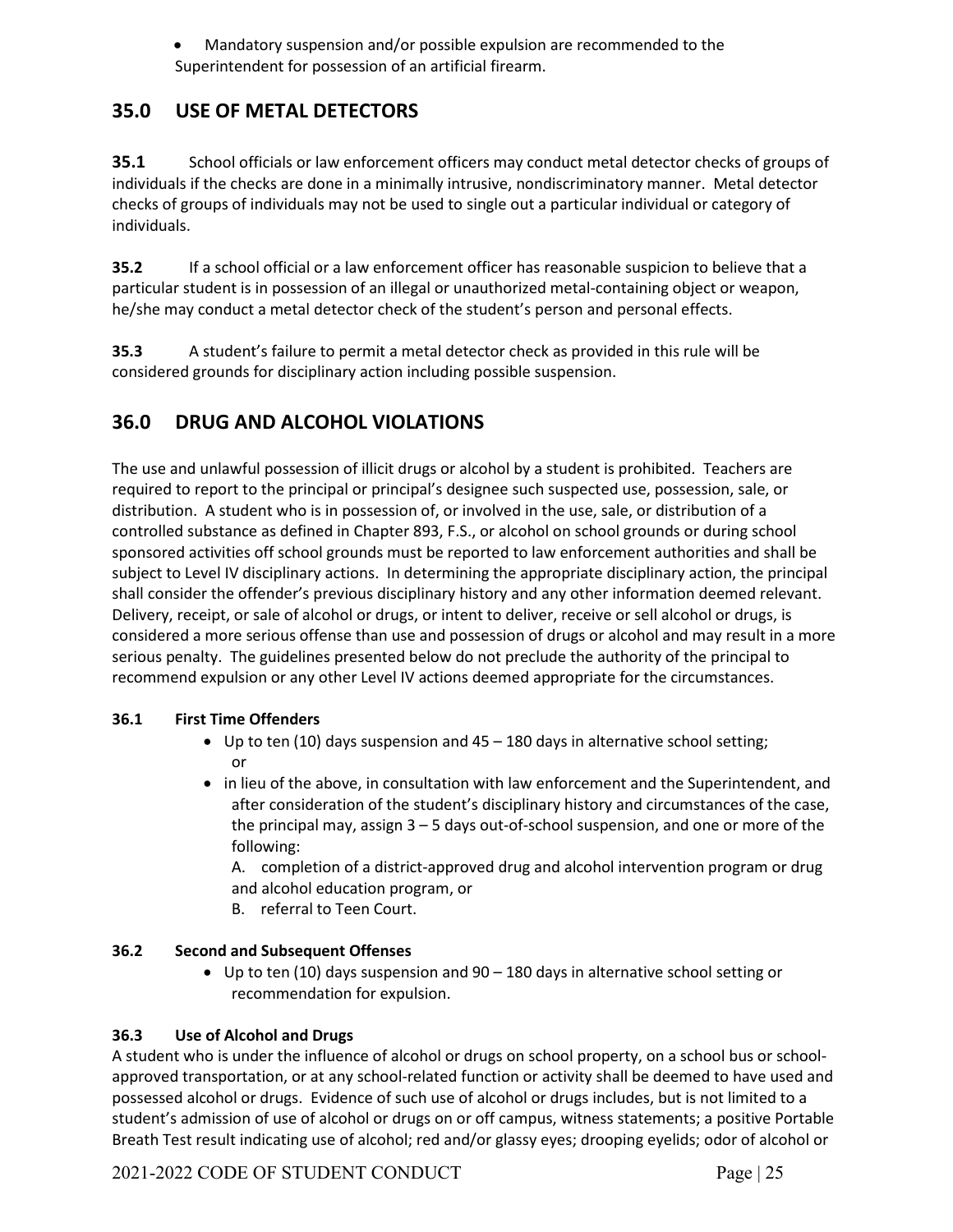drugs; difficulty communicating, walking, or standing; difficulty with other motor skills; or other impaired faculties.

#### **36.4 Loss of Privileges**

In addition to Level IV actions, students in violation of this drug and alcohol policy may have other privileges revoked. These privileges include, but are not limited to, participation in extracurricular activities, athletics, school trips, prom, and graduation exercise. And/or revocation of, but not limited to, driving privileges.

#### **36.5 Portable Breath Test**

When there is reasonable suspicion that a student may be under the influence of alcohol, the school's administration may request law enforcement to administer a portable breathalyzer (PBT) at school and school related activities.

### <span id="page-29-0"></span>**37.0 SUSPENSION ON THE BASIS OF FELONY CHARGES (Off-Campus)**

**37.1** When a student is formally charged with a felony by a proper prosecuting attorney for an incident which allegedly occurred on property other than public school property, but which incident is shown to have an adverse impact on the educational program, discipline, or welfare in the school in which the student is enrolled, the principal shall, in accordance with F.S. 1006.09, conduct an administrative hearing for the purpose of determining whether or not the student should be suspended pending court determination of his or her guilt or innocence, or the dismissal of the charge, is made by a court of competent jurisdiction. The following procedures shall be followed by the principal:

- Notify the parent or guardian of the student, in writing, of the specific charges.
- Stipulate a date for hearing within 2 to 5 days.
- Pending the hearing, the student will be temporarily suspended by the principal.
- The hearing shall be conducted by the principal, or designee, and may be attended by the student, the parent, the student's representative or counsel, and any witnesses
- requested by the student or the principal.
- The student may speak in his or her own defense.
- The principal shall provide the student and parent with a decision, in writing, as to whether or not suspension will be continued pending assignment to the Alternative Education Placement.

# <span id="page-29-1"></span>**38.0 SUSPENSION ON THE BASIS OF FELONY CHARGES (On-Campus)**

Felonies which occur on School Board property to include but not limited to **the school bus, the school bus stops, and all school-sponsored activities** will follow the same procedures as off-campus felony charges.

#### <span id="page-29-2"></span>**39.0 SEXUAL HARASSMENT Administrative Rule 5.46**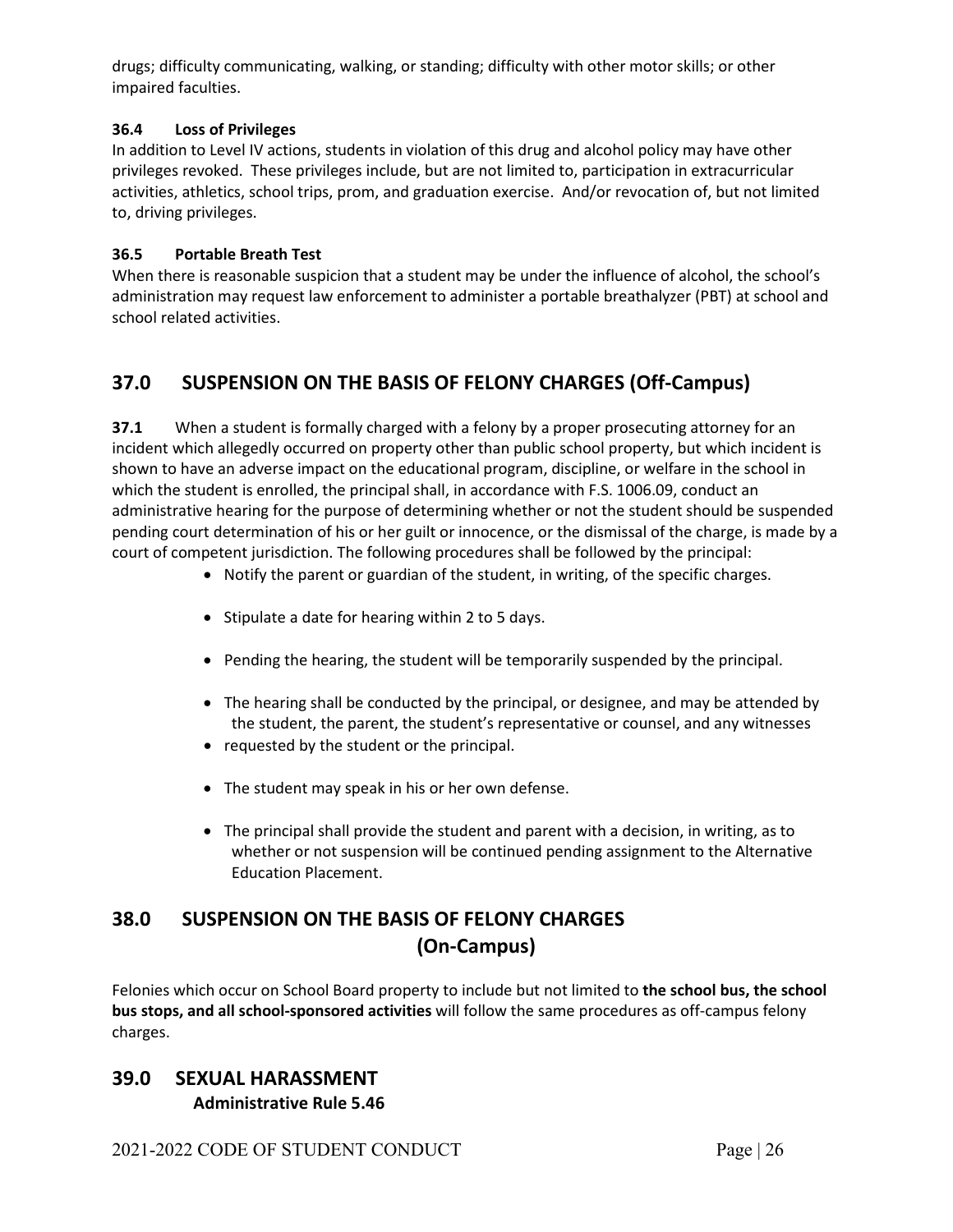#### **39.1 Definition:**

Title IX 20 U.S.C. 1681 of the Education Amends of 1972 prohibits sex discrimination in educational institutions receiving federal funding. Sexual harassment includes, but is not limited to, unwelcome sexual advances, requests for sexual favors, or other verbal, visual, or physical conduct of a sexual nature. Sexual harassment in the school setting could be any sexual-based annoyance such as: sexual jokes, graffiti, suggestive remarks, cartoons, physical interference with movements, such as blocking or following; and/or sexually derogatory comments in schools. Quid pro quo sexual harassment in the school setting means "you do something for me, and I'll do something for you" in a sexual content, (i.e. a student withholding or promising a benefit in exchange for sexual favors). Sexual harassment can take many forms of which the following are some, but not all examples:

- verbal or written harassment or abuse;
- pressure for sexual activity;
- repeated remarks to a person with sexual or demeaning implications;
- unwelcome or inappropriate touching;
- suggesting or demanding sexual involvement accompanied by implied or explicit threats.

#### **39.2 Procedure:**

- Interview the complainant, alleged harasser, and corroborating witnesses;
- Collect the facts;
- Evaluate the facts;
- Recommend remedial steps necessary to stop the behavior, if warranted;
- Appropriate consequences administered.

Upon investigation by Administrative Staff, if it is determined that the report was both false and malicious, the matter would constitute a Class III or Class IV offense.

### <span id="page-30-0"></span>**40.0 FIRN/INTERNET ACCEPTABLE USE AGREEMENT**

The district maintains a web site that may be found at www.nassau.k12.fl.us. In addition, your child's school may manage a web site of their own on the Internet that presents and shares information specific to the school. Please **carefully consider** the Special Permissions section of the Internet/FIRN Acceptable Use Agreement that relates to posting of student projects and student information. You have the option to allow your child's information to be posted or not to be posted and parental permission is required **before** any student information is included on school web site.

# <span id="page-30-1"></span>**41.0 PROCEDURES FOR ESE PLACEMENT OF STUDENTS IN AN ALTERNATIVE EDUCATIONAL PLACEMENT**

**DRUGS, WEAPONS, AND SERIOUS BOIDLY INJURY** are offenses that require an automatic referral to an alternative educational placement (45 school days pending manifestation hearing).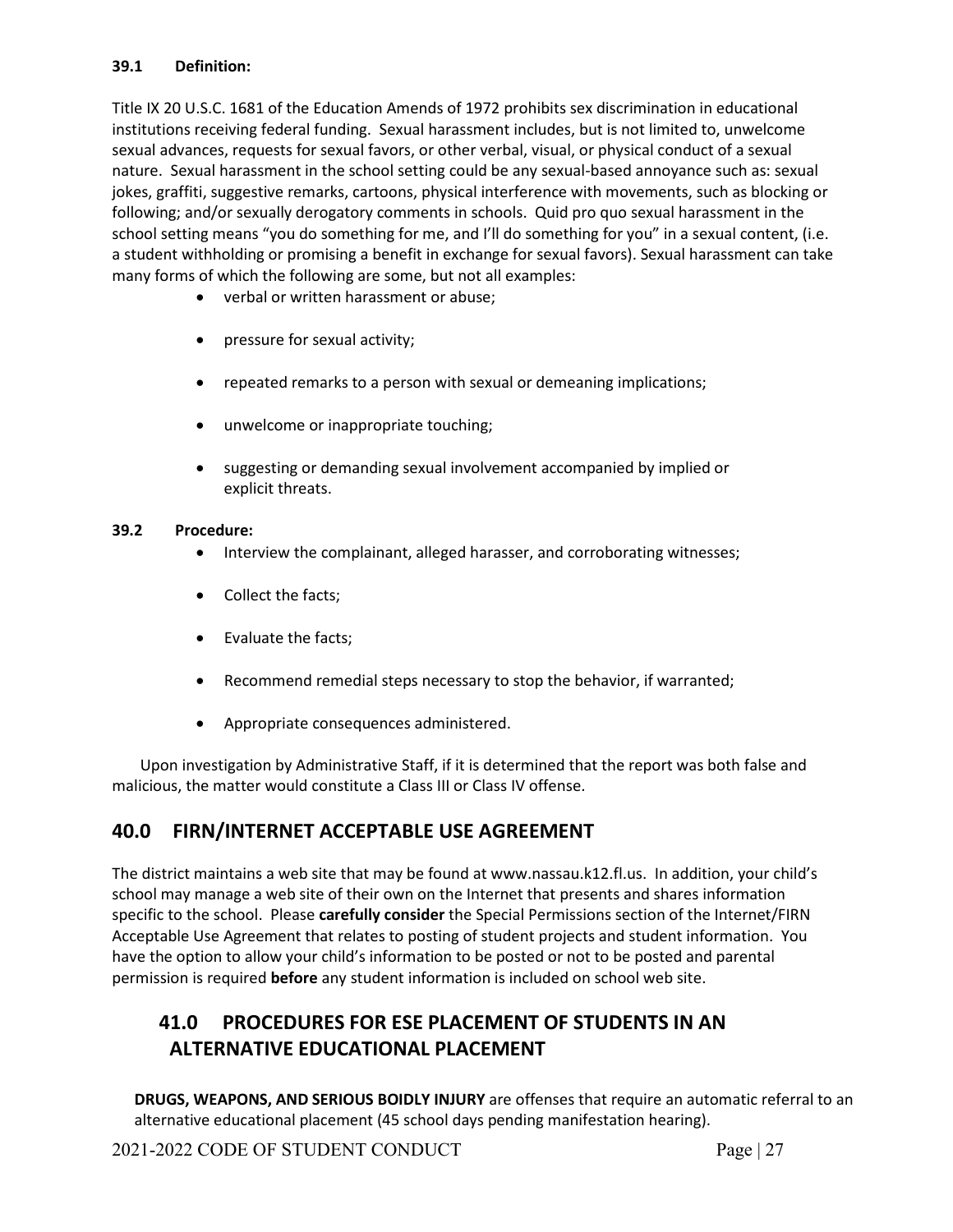The school must complete the following:

- Hold an administrative hearing according to the Nassau County School Board policy and
- Convene the IEP team (invite parent, give parent a copy of Procedural Safeguards, and obtain permission for Functional Behavior Assessment, if parent attends), conduct a Manifestation of Disability Meeting and
- If it is determined that the student's misconduct is not caused by, or a direct relationship, to the student's disability, the student is subject to the same disciplinary measures for misconduct as a nondisabled student (90-180 days) and
- Prior to the student's return to the general education environment, a Behavior Intervention Plan (BIP) must be developed by the IEP team. The IEP team shall include the alternative education placement teacher, the student, parent, staffing specialist/behaviorist, school psychologist and LEA.

# <span id="page-31-0"></span>**42.0 PROCEDURES USED FOR ESE STUDENTS WHO ARE REFERRED TO AN ALTERNATIVE EDUCATIONAL PLACEMENT FOR REPEATED DISRUPTIVE BEHAVIORS**

IDEA 2004 states that the IEP team shall "consider the use of positive interventions and supports and other strategies" to address behavior which interferes with the student's learning or the learning of others.

The school must complete the following steps:

- Convene and IEP Team Meeting, and
- Provide the option of an interim alternative educational placement, and
- Obtain permission for a Functional Behavior Assessment, and
- Hold and informal administrative hearing and complete the referral packet for an alternative educational placement and
- Placement of a minimum of 45 school days.

Prior to the student's return to the general education environment, a Behavioral Intervention Plan must be developed by the IEP team. The IEP team shall include the alternative education placement teacher, the student, parent, staffing specialist/behaviorist, school psychologist and LEA.

### <span id="page-31-1"></span>**43.0 FLAG DISPLAY, PLEDGE, AND MOMENT OF SILENCE**

I. The pledge of allegiance to the flag shall be recited at the beginning of each school day in elementary, middle and secondary schools.

II. The Student Handbook that is distributed to all students shall contain written notification that the student has the right not to participate in reciting the pledge of allegiance. A student may be excused from instruction and/or reciting the pledge of allegiance, including standing and placing the right hand over his/her heart, when his/her parent(s), as defined by Florida Statutes, files a written request with the school principal.

III. The United States flag and the official flag of Florida shall be displayed daily on a suitable flag staff on the grounds of each school and School Board facility when the weather permits. Flags shall be displayed according to established guidelines.